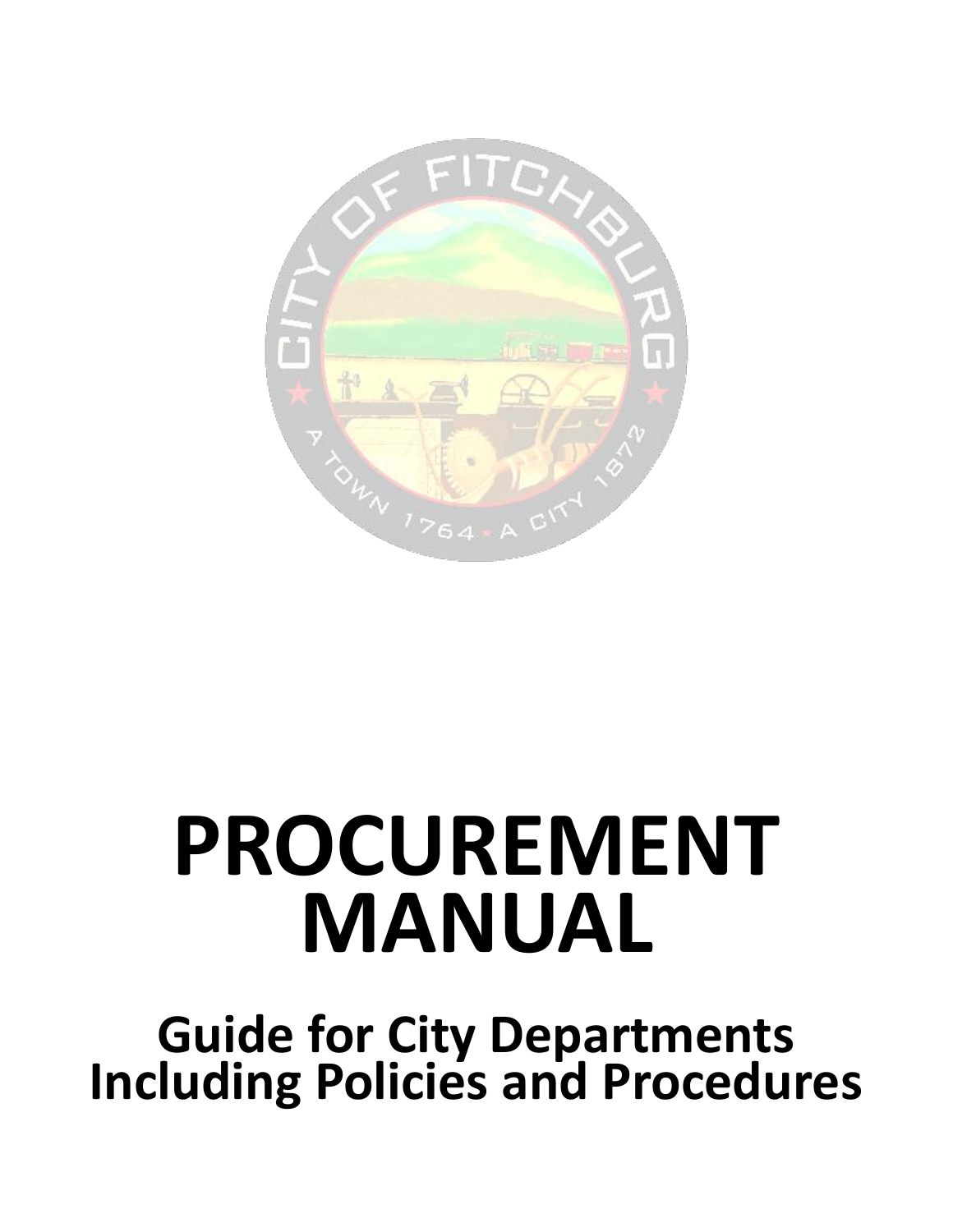# **CITY OF FITCHBURG PROCUREMENT MANUAL TABLE OF CONTENTS**

| Chapter | <b>Title</b>                                                   | <b>Governing Statute</b> | Page<br><b>Number</b> |
|---------|----------------------------------------------------------------|--------------------------|-----------------------|
|         | <b>OBJECTIVE</b>                                               |                          | 4                     |
|         | <b>AUTHORITY TO PURCHASE</b>                                   |                          | 4                     |
|         | <b>AUTHORITY TO SIGN CONTRACTS</b>                             |                          | 4                     |
|         | PROCUREMENT PROCEDURE                                          |                          | 4                     |
|         | PROCUREMENT LAWS AND APPLICABILITY                             |                          | 5                     |
|         | <b>SUPPLIES AND SERVICES</b>                                   | c. 30B                   | 5                     |
|         | <b>DESIGN SERVICES</b>                                         | c. 7, §44-57             | 5                     |
|         | PUBLIC BUILDING (VERTICAL) CONSTRUCTION                        | c. 149                   | 5                     |
|         | PUBLIC WORKS (HORIZONTAL) CONSTRUCTION                         | c. 30, §39M              | 5                     |
|         | PREVAILING WAGES                                               | c. 149, §27              | 5                     |
|         | PROCUREMENT THRESHOLDS                                         |                          | $\overline{7}$        |
|         | <b>CHAPTER 30B</b>                                             | c. 30B                   | $\overline{7}$        |
|         | Supplies & Services                                            | c.30B                    | $\overline{7}$        |
|         | <b>Real Property</b>                                           | c. 30B                   | $\overline{7}$        |
|         | <b>Surplus Supplies</b>                                        | c. 30B                   | $\overline{7}$        |
|         | <b>Bartering</b>                                               | c. 30B                   | 8                     |
|         | Sole Source Procurement                                        | c. 30B                   | 8                     |
|         | Collective and Collaborative Purchasing Opportunities          | c. 30B                   | 8                     |
|         | <b>COMMBUYS (Commonwealth's Operational Services Division)</b> |                          | 8                     |
|         | Massachusetts Higher Education Consortium (MHEC)               |                          | 8                     |
|         | Metropolitan Area Planning Council (MAPC)                      |                          | 9                     |
|         | <b>Plymouth County Commissioners</b>                           |                          | 9                     |
|         | <b>Government Services Agency (GSA)</b>                        |                          | 9                     |
|         | Houston Galveston Cooperative (H-GAC)                          |                          | 9                     |
|         | <b>Other Cooperatives</b>                                      |                          | 9                     |
|         | CHAPTER 7, §44-57                                              | c. 7, §44-57             | $10\,$                |
|         | CHAPTER 149                                                    | c. 149                   | 11                    |
|         | CHAPTER 30, §39M                                               | c. 30, §39M              | 13                    |
|         | RESPONSIBILITY FOR SOLICITATIONS AND CONTRACTS                 |                          | 14                    |
|         | DEPARTMENT RESPONSIBILITIES                                    |                          | 14                    |
|         | <b>Product Description (Goods)</b>                             |                          | 14                    |
|         | Scope of Services (Services)                                   |                          | 14                    |
|         | Scope of Services (Construction)                               |                          | 14                    |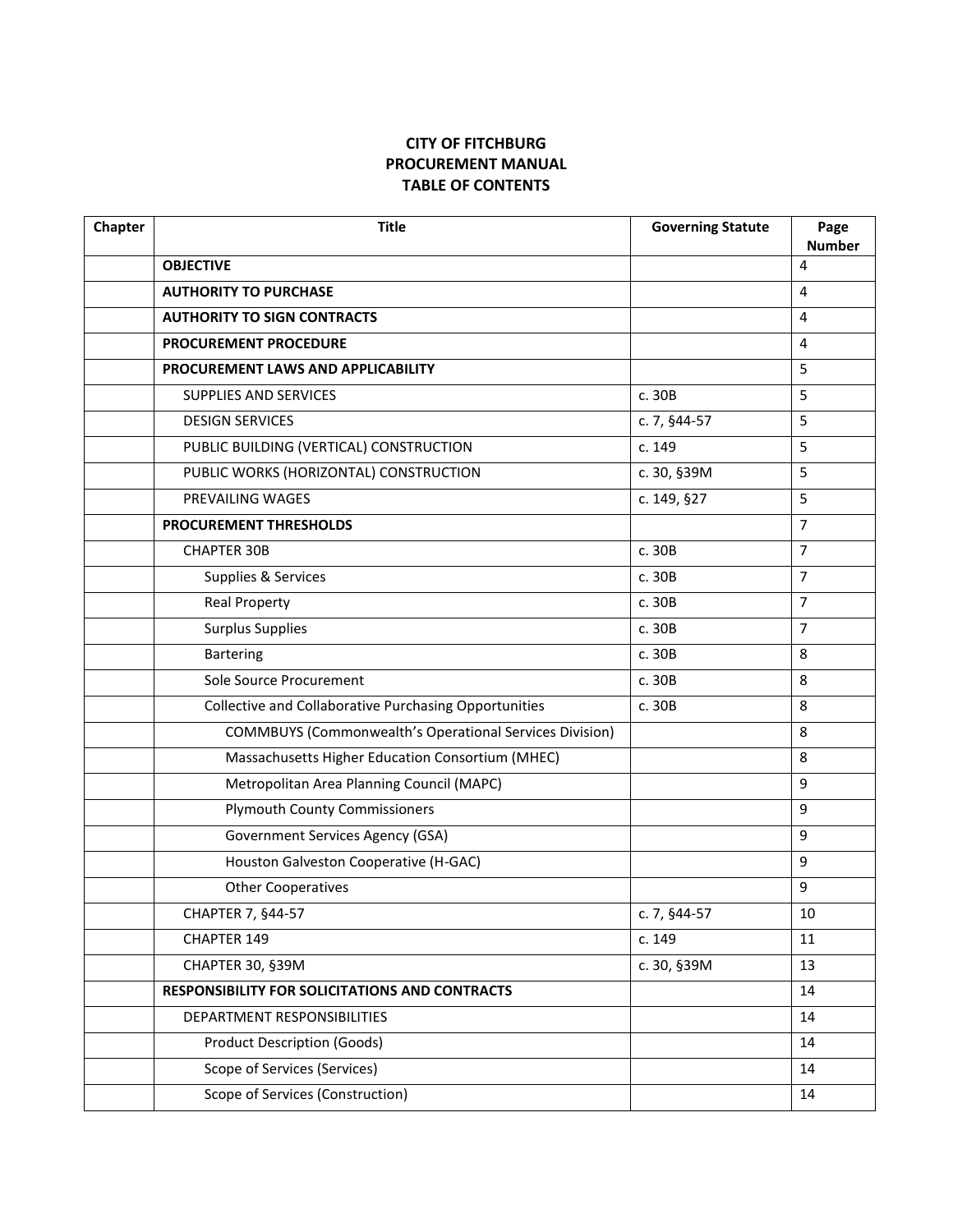| Request for Proposal Justification                        |                        | 14 |
|-----------------------------------------------------------|------------------------|----|
| <b>Contract Schedule</b>                                  |                        | 14 |
| <b>Estimated Value</b>                                    |                        | 15 |
| <b>Communication with Vendors or Contractors</b>          |                        | 15 |
| Receipt of Quotations, Bids and Proposals                 |                        | 15 |
| Review and Recommendation for Award                       |                        | 15 |
| <b>Contract Management</b>                                |                        | 15 |
| PROCUREMENT TEAM RESPONSIBILITIES                         |                        | 16 |
| Issuing the Solicitation                                  |                        | 16 |
| Use of City Website for Procurement                       |                        | 16 |
| Distribution of Solicitation                              |                        | 16 |
| Receiving and Evaluating Responses                        |                        | 17 |
| <b>Handling Late Responses</b>                            |                        | 17 |
| Deciding Tie Bids                                         |                        | 17 |
| Awarding and Executing Contracts                          |                        | 17 |
| Notice to Proceed                                         |                        | 18 |
| <b>Contract Database</b>                                  |                        | 18 |
| <b>Contract Management</b>                                |                        | 18 |
| <b>PROCUREMENT PROCESS</b>                                |                        | 19 |
| <b>GUIDING PRINCIPLE</b>                                  |                        | 19 |
| PURCHASES LESS THAN \$1000                                |                        | 19 |
| PURCHASES BETWEEN \$1000 AND \$10,000                     |                        | 19 |
| PROCUREMENTS \$10,000 AND OVER                            |                        | 19 |
| <b>CHANGE ORDERS, AMENDMENTS, AND EXTENSIONS</b>          |                        | 19 |
| SUPPLY AND SERVICE CONTRACTS                              |                        | 19 |
| <b>CONSTRUCTION CONTRACTS</b>                             | c. 149 and c. 30, §39M | 20 |
| <b>ON-CALL CONTRACTS</b>                                  |                        | 20 |
| <b>AMENDMENTS</b>                                         |                        | 20 |
| <b>EXTENSIONS</b>                                         |                        | 20 |
| <b>EMERGENCY PROCUREMENTS</b>                             |                        | 21 |
| SUPPLIES AND SERVICES                                     | c. 30B                 | 21 |
| <b>BUILDING CONSTRUCTION</b>                              | c. 149                 | 21 |
| PUBLIC WORKS CONSTRUCTION                                 | c. 30, §39M            | 21 |
| HOW TO USE THE CITY'S TAX EXEMPT STATUS                   |                        | 22 |
| CREDIT CARD AND PROCUREMENT CARD (P-CARD) POLICY          |                        | 22 |
| <b>BID SPLITTING</b>                                      |                        | 22 |
| <b>COORDINATION OF POLICIES AND PROCEDURES</b>            |                        | 22 |
| ACKNOWLEDGEMENT OF RECEIPT (TO BE RETURNED TO PURCHASING) |                        | 23 |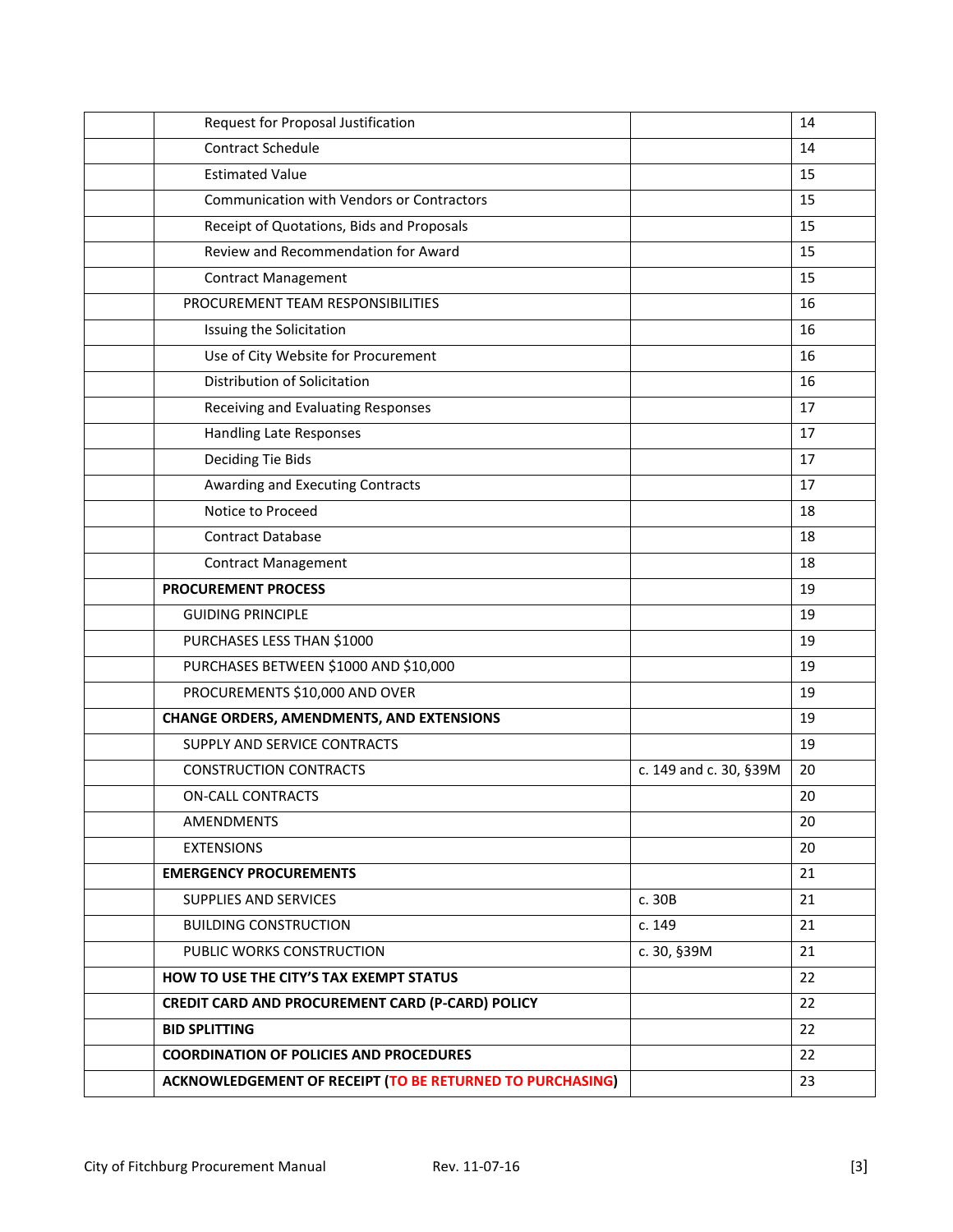### **OBJECTIVE**

The goal of this manual is to provide a reference tool for staff to understand how the Purchasing Division makes procurement decisions, and to ensure that all procurements made by the City comply with general law, local ordinances, and best purchasing practices. This manual outlines the procurement process and defines the roles of staff, Department Heads, and the Chief Procurement Officer (CPO), which will result in uniform specifications, fair and open solicitations, timely development of contracts, and proper contract management.

#### **AUTHORITY TO PURCHASE**

Each fiscal year, Departments are budgeted funds by account code. This allocation gives Department Heads the authority to requisition for services, supplies, equipment, and construction related services, but does not give the authority to purchase directly from a vendor or contractor.

The Chief Procurement Officer (CPO) is designated by City Ordinance to maintain a centralized purchasing function; therefore Departments may not make any purchases without proper authorization *in advance of the purchase.* Proper authorization shall be acknowledged as: 1) compliant with the policies and procedures outlined in this manual for "incidental" or low-threshold purchasing; or 2) the CPO shall make certain delegations of authority in writing, in situations where the unique need exists and staff is appropriately qualified to perform procurements. Delegated staff must work within the written constraints of their delegated authority.

All Departments will follow the purchasing regulations outlined in this manual. This includes the requirement of a purchase order for all transactions exceeding \$1000 (individually or in circumstances that could be considered collectively). Unless a requisition is submitted and converted to a purchase order, the City is under no obligation to pay any related invoice. In this situation, liability for payment rests with the person who made the purchase.

## **AUTHORITY TO SIGN CONTRACTS**

The Mayor is the only person authorized to execute a contract on behalf of the City, per the City Charter. Service agreements, construction contracts, contracts for goods/services, real estate, lease or purchase of equipment, and any document containing terms and conditions, must be signed by the Mayor or will be considered nonbinding. The Mayor will not apply his signature to any contract without all prior authorized signatures being affixed, using the City's standard signature block.

#### **PROCUREMENT PROCEDURE**

All City Departments, including the School Department and Departments which operate through an enterprise fund, are subject to the Commonwealth's procurement laws, inclusive but not limited to Massachusetts General Laws Chapter 30B, Chapter 7, Chapter 30, §39M and Chapter 149.

In addition to providing legal procurements, it is our goal to also provide efficiency and best value to our customers – City staff and Departments, and ultimately to the taxpayers. The Chief Procurement Officer, along with the Procurement Team, is available to provide guidance, internal support and procurement assistance in the development and solicitation of public bids and proposals.

The Chief Procurement Officer is responsible for monitoring purchases to ensure procurement practices are compliant with applicable laws, to develop strategies for improvement, to implement policies and procedures, and to identify potential cost-savings and efficiencies in the procurement process.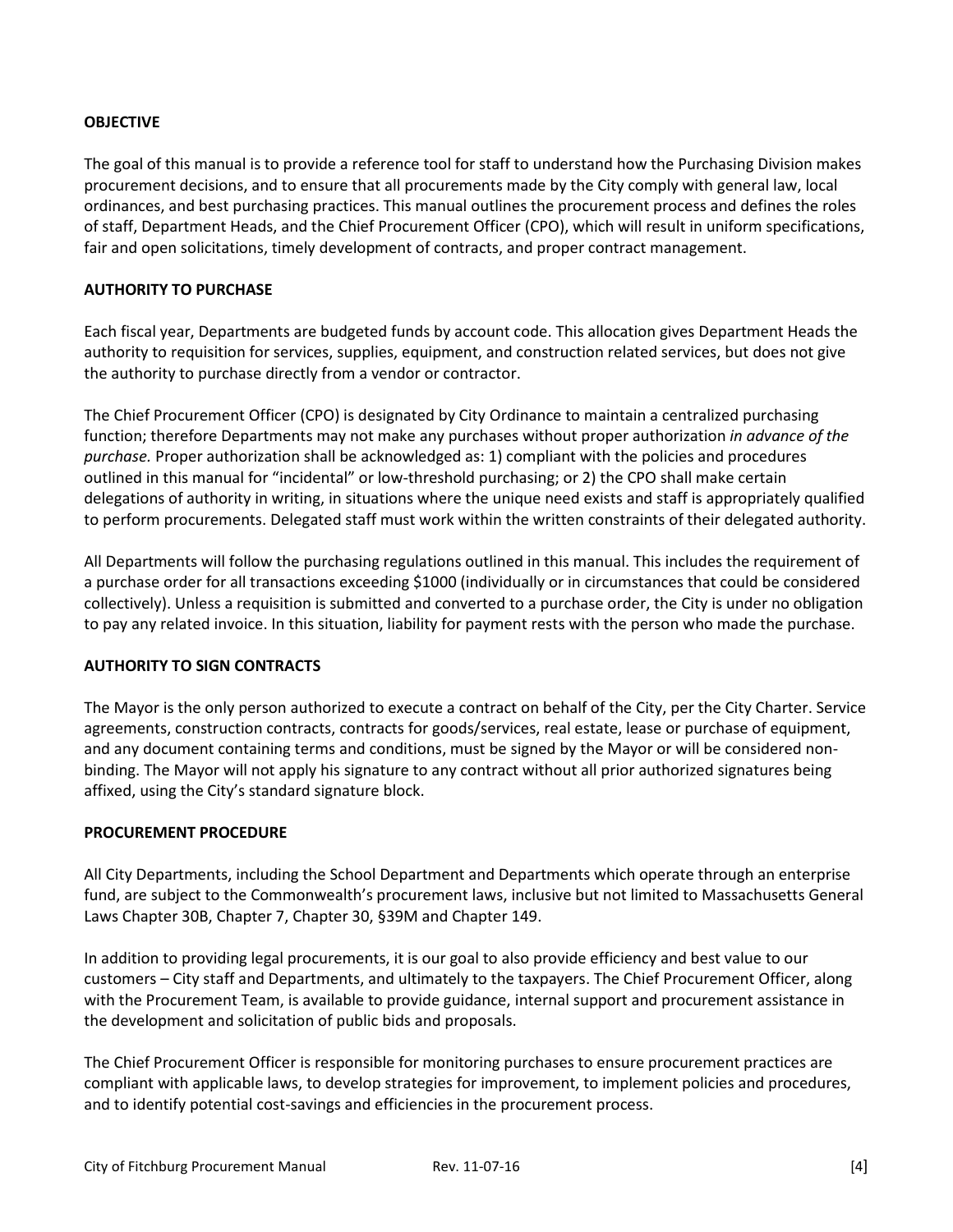#### **PROCUREMENT LAWS AND APPLICABILITY**

#### SUPPLIES AND SERVICES: MGL c. 30B

Massachusetts General Law, c. 30B applies to the procurement of all supplies, services, disposition of surplus supplies, and acquisition or disposition of real property. Under Chapter 30B procurement includes purchase, lease, lease-purchase, or rental.

Items exempt from c. 30B are contained in §1(b). If a Department feels their purchase is exempt from Chapter 30B, that Department must contact the Purchasing Department in advance for determination if the exemption applies.

#### DESIGN SERVICES: MGL c. 7C, §44 to 57

Procurement of design services (architect/engineer, etc.) in connection with a public building project are subject to the Designer Selection Law. Design services connected to a public works construction project are exempt from bidding requirements as long as the City hires a designer fitting the definition contained in MGL c. 30B, §2.

#### PUBLIC BUILDING CONSTRUCTION: MGL c. 149, §44A to 44M

Procurement of a contractor for construction, reconstruction, installation, demolition, maintenance or repair of a building by a public agency is subject to the provisions of MGL c. 149, including the provisions for filed sub-bids within certain monetary thresholds. This work is typically defined as "vertical construction."

There has been much discussion about what defines a "building," and case law has interpreted that to be any "structure with walls and a roof." Any time you are physically making a change to any structural component of a building - that is considered a building contract.

#### PUBLIC WORKS CONSTRUCTION: MGL c. 30, §39M

Procurement of a contractor for construction, reconstruction, alteration, remodeling or repair of any public work, or for the purchase of any material so related, is subject to the provisions of this chapter.

This work is typically defined as "horizontal construction." It includes construction and repair of road and bridges, water mains and sewers, improvements to public parking lots, parks, cemeteries, athletic fields and swimming pools.

An exception to the "building" definition above, buildings which serve the sole function of housing pumps and related equipment for water or sewer service are considered a "public work" facility and are subject to Chapter 30, Section 39M rather than Chapter 149.

#### PREVAILING WAGES: MGL c. 149, §27

The City is required to comply with the Massachusetts Prevailing Wage Law for all public works and public building projects regardless of cost of the contract.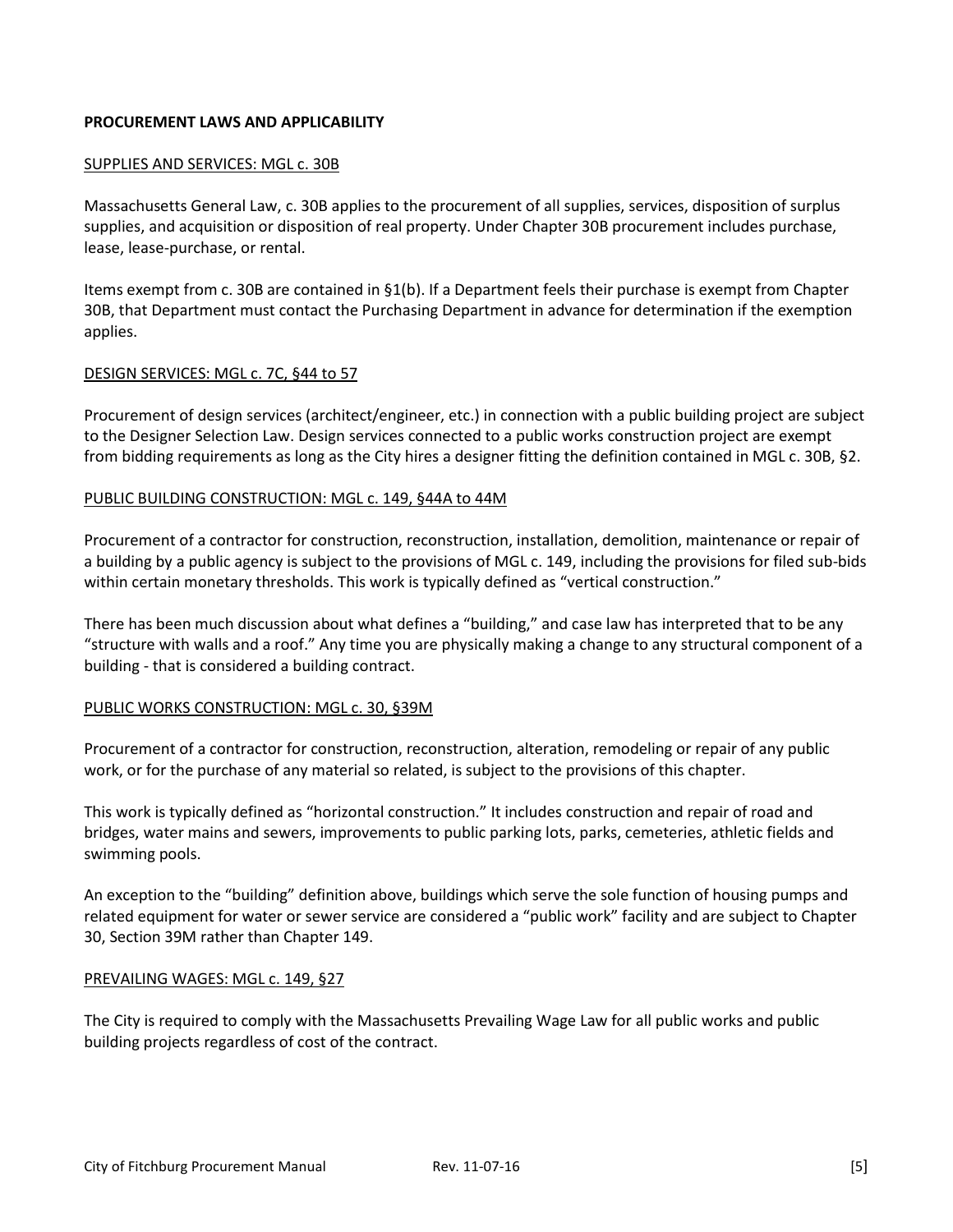The CPO will apply for a "blanket prevailing wage" sheet for work not associated with larger projects. The blanket prevailing wage will be available on the Public Drive under Procurement, and found in the folder labeled Prevailing Wages.

Prevailing Wages must be paid to all persons employed on the project, regardless of whether they are employed by the contractor or subcontractor. The rates issues for a particular project must be paid for that entire project. For multi-year contracts, the CPO will apply for new wage rates as required annually.

Department Heads will be responsible for collecting and reviewing Certified Payroll Report and Statement of Compliance. At the conclusion of any project, these reports shall be provided to the Procurement Office for records retention.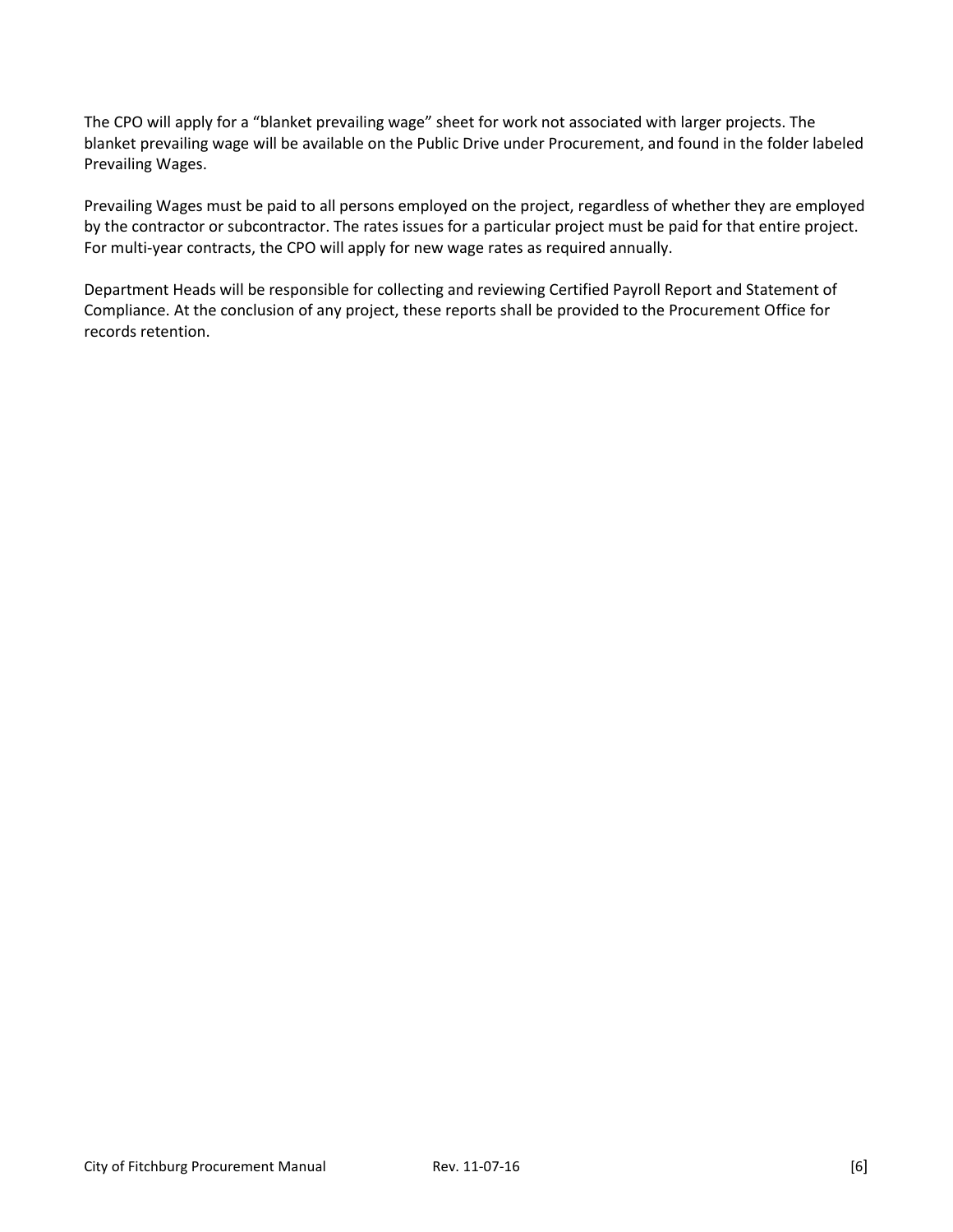#### **PROCUREMENT THRESHOLDS**

#### CHAPTER 30B (Supplies and Services)

#### *Procurements estimated to cost less than \$10,000*

Procurement of supplies and services estimated to cost less than \$10,000 must be conducted using "sound business practices" which is defined as checking price lists, seeking quotes, or conducting market research to ensure competitive pricing is received. Sound reasoning may also consist of consideration of quality, experience, or qualifications of a vendor providing the goods or services. Soliciting quotes is encouraged even when the potential purchase is less than \$10,000.

#### *Procurements estimated to cost between \$10,000 and \$50,000*

Procurement of supplies and services estimated to cost between \$10,000 and \$50,000 requires the solicitation of at least three (3) written quotes from potential vendors. Quote requests must be in writing and provided to each potential vendor. Documentation of quotes solicited must be included in the requisition process.

#### *Procurements estimated to cost between \$50,000 and \$100,000*

An "Invitation for Bid" ("IFB") or a "Request for Proposals" ("RFP") is required to promote participation and competition for all procurements estimated to cost \$50,000 or more. An IFB should be used for goods and services where award to the bidder offering the lowest price is preferred. An RFP should be used in circumstances when factors other than price should be considered, and a method is needed to award a proposal based on merit, before considering price.

Procurements made under this section are required to have a notice posted in a newspaper, on COMMBUYS, and posted at City Hall, at least two weeks prior to due date.

#### *Procurements estimated to cost \$100,000 or more*

In addition to the requirements above, a solicitation where the estimated cost is over \$100,000 must also include a notice in the Commonwealth's "Goods and Services Bulletin."

#### Real Property

For any real property the City has acquired, the Property Committee of the City Council will circulate a needs survey to City Departments and officials to identify any City interest in retaining the property. Should no party be interested in retaining the property, it shall be declared surplus by a vote of the City Council and referred back to the City Property Committee for determination of value and referral to the bidding process.

Real property shall be disposed of in accordance with prescribed practices and in compliance with Chapter 30B and City Ordinances.

#### Surplus Supplies

To dispose of unwanted or unneeded items, the Department must first offer the item(s) to the Mayor and City Property Committee of the City Council. Once so declared and approved, the CPO will first offer the item(s) to all other City Departments via email.

For items with a value less than \$10,000, the CPO will apply best practices for disposition or disposal. For items with a resale or salvage value greater than \$10,000, either a sealed bid or public auction process will be used. The CPO may partner with auction professionals, use online resources, or any other such resource to secure the best return possible, so long as the process complies with Chapter 30B.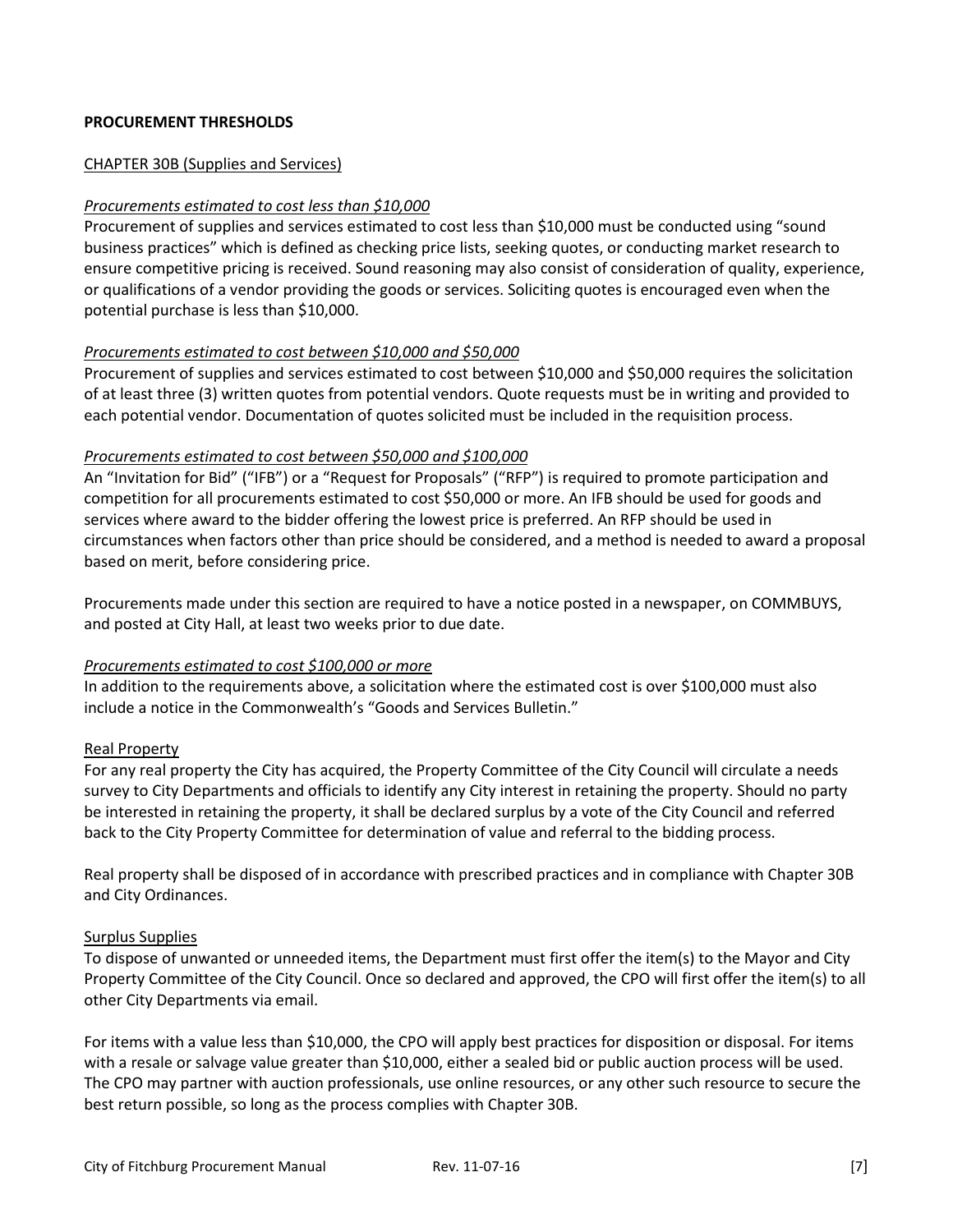# **Bartering**

Barter agreements are allowed under the following conditions:

- CPO must be provided a requisition for purchase, including specific items to be purchased or services to be provided, prior to any contact with potential barter partners, and;
- Procurement must be conducted by the CPO, and;
- All Commonwealth and local procurement procedures are followed.

Procurement must clearly state that the City will accept supplies/services in exchange for provision of supplies/services.

Value of the bartered supplies/services received must be in direct and indisputable relation to the value of the supplies/services offered by the City.

A form 1099 will be issued to the vendor/contractor in the tax year the work is performed.

Bartered prices will not be converted to cash value at any point during the contract.

#### Sole-Source Procurement

A sole-source procurement is one that is conducted without advertising or competition. Any Department who believes they have a sole-source purchase must conduct a reasonable investigation showing there is only one practicable source for the supply or service and submit documentation supporting that determination to the CPO, who will verify the information prior to approving a Purchase Order or contract.

Sole-source procurements do not apply to any purchase valued at more than \$25,000 except for software maintenance, library books, educational materials or utilities.

## Collective and Collaborative Purchasing Opportunities

Certain types of collective purchases are allowed under Chapter 30B. The contracts resulting from these contracts comply with Chapter 30B and may be used without following a local quote or bid process. A description of approved alternative contracts follows:

*COMMBUYS* - The Commonwealth's Operation Services Division (OSD) procures and awards a number of statewide contracts that are available to municipalities. Departments who wish to procure an item or services from an OSD contract may request to be identified as a user on COMMBUYS, OSD's purchasing portal. Once approved, the COMMBUYS user will have full access to all COMMBUYS contracts and will have the ability to purchase directly through the COMMBUYS portal.

COMMBUYS users will be expected to read the Contract User Guide for the purchase they are attempting to make, and shall comply with all terms of use for said contract. Remember that not all contractors listed on COMMBUYS are included on a State Contract. All purchases in COMMBUYS will be subject to confirmation by the CPO prior to approval in the City's MUNIS system.

Go to [www.commbuys.com](http://www.commbuys.com/) to access contract information, training resources, and buyer information.

*MHEC* – The Massachusetts Higher Education Consortium (MHEC) is a group purchasing consortium with contracts available to municipalities. Departments who wish to procure items or services from the MHEC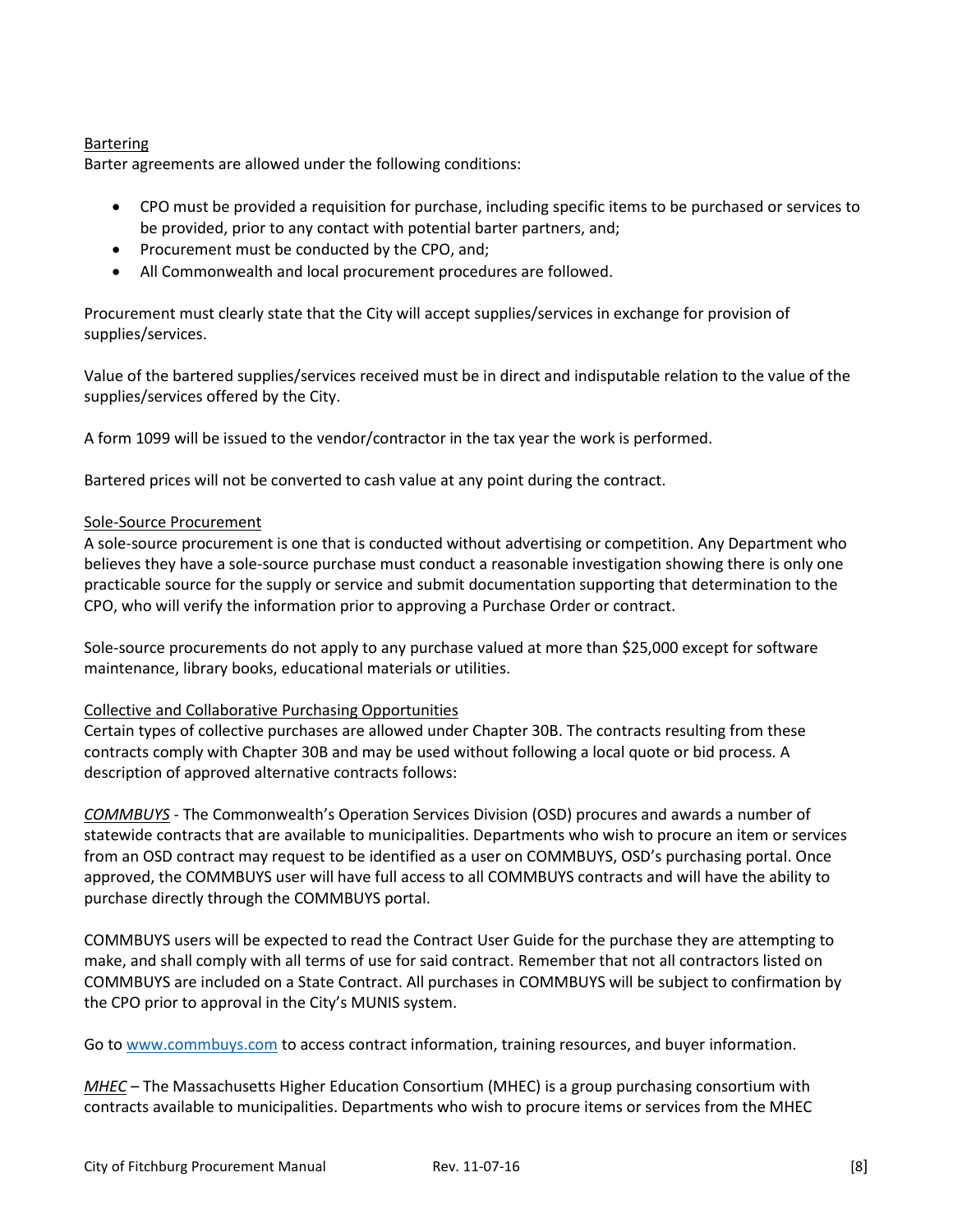contract may do so using the requisition process, indicating the MHEC contract number. The Procurement Office will verify eligibility under the MHEC contract, convert to a purchase order, and place the Department's order.

Go to [www.mhec.net](http://www.mhec.net/) to access contract lists.

*MAPC* – The Metropolitan Area Planning Council (MAPC) has several contracts available to municipalities. Departments who wish to procure items or services from MAPC contracts may do so using the requisition process, indicating the title of the MAPC contract. The Procurement Office will verify eligibility under the MAPC contract, convert to a purchase order, and place the Department's order.

Go to [www.mapc.org/collective-procurement](http://www.mapc.org/collective-procurement) to access contract information and buyer information.

*Plymouth County Commissioners* – This cooperative contract offers public service and municipal vehicles with equipment options. The City maintains a membership with the Plymouth County Commissioners and any Department wishing to procure items from this contract may do so using the requisitions process, indicating the need for a procurements under the contract. The Procurement Office will verify eligibility under the contract, convert to a purchase order, and place the Department's order.

Go to [www.plymouthcounty-ma.gov](http://www.plymouthcounty-ma.gov/) for more information.

*GSA* – Government Services Agency contracts are limited in variety, but cover items associated with Homeland Security, telecommunications, and disaster response. Departments who wish to procure from GSA contracts may do so using the requisition process, indicating the title of the GSA contract. The Procurement Office will verify eligibility under the GSA contract, convert to a purchase order, and place the Department's order.

Go to<http://www.gsa.gov/portal/content/105300> to access contract information and buyer information.

*Houston Galveston Cooperative (H-GAC) –* The H-GAC program has many items available, geared mainly towards public safety. Departments who wish to procure items or services from the H-GAC program should use the requisition process, indicating the item and the corresponding contract. The Procurement Office will verify eligibility under the GSA contract, convert to a purchase order, and place the Department's order.

Go to [www.hgacbuy.org](http://www.hgacbuy.org/) for more information.

*Other Cooperative and Collaborative Contracts –* From time to time, there may be other opportunities which become available to the City. Should any department become aware of a cooperative or collaborative they are interested in doing business with, the information must be provided to the CPO for a determination of eligibility and approval.

The Procurement Team will be aware of additional opportunities as well, and will communicate any such opportunity to City departments as a matter of routine.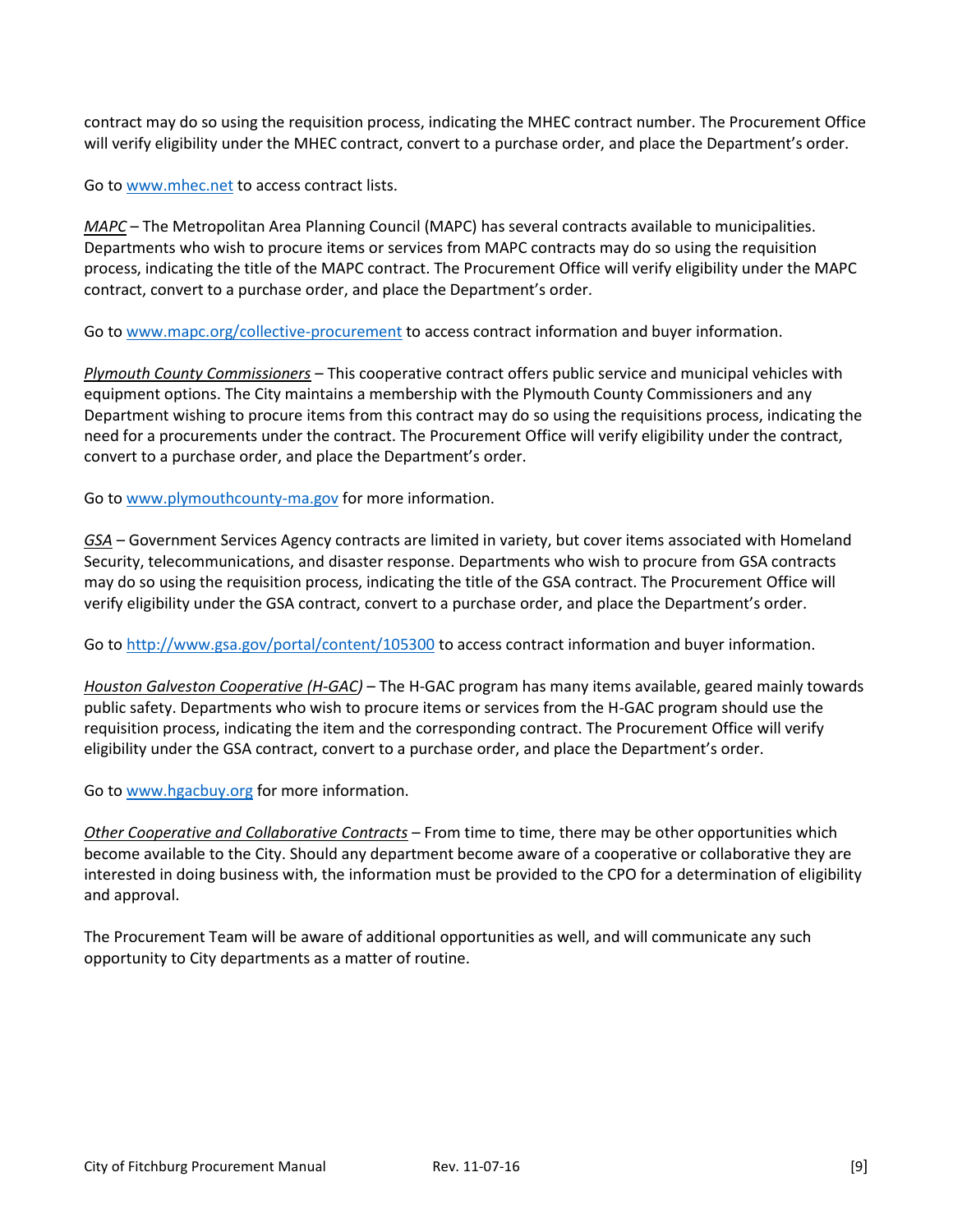# CHAPTER 7C, §44-57 (Design Services)

#### *Estimated construction cost of less than \$100,000 or estimated design fee less than \$10,000*

There is no formal procurement procedure for a design for which the estimated construction cost will be less than \$100,000 or the design fee will not cost more than \$10,000; however it is recommended that prices and qualifications be submitted from at least three design firms.

#### *Estimated construction cost of less than \$100,000 or estimated design fee less than \$10,000*

Design projects where the estimated construction cost will be more than \$100,000 AND the design fee will cost more than \$10,000 are subject to a qualifications based process. The City's "Designer Selection Procedures" shall be followed.

Under this type of procurement, the City must either set a design fee or set a not-to-exceed fee limit and negotiate with the top ranked designer within the fee limit. The CPO will work with the contracting department on establishment of the fee or fee limit.

Procurements made under this section are required to have a notice posted in the Central Register and in a newspaper with local circulation.

OSHA training and Prevailing Wages are also required.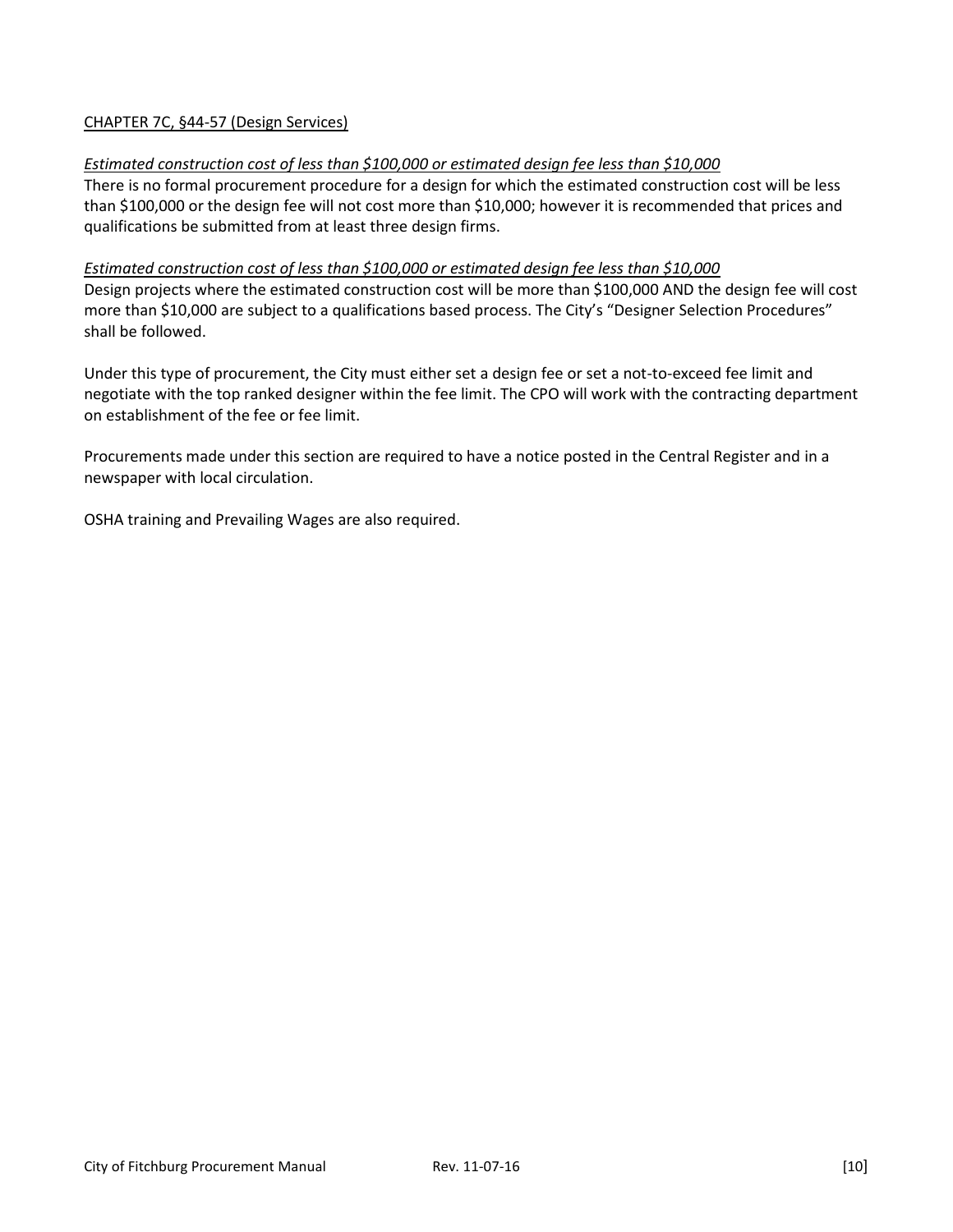# CHAPTER 149 (BUILDING CONSTRUCTION)

#### *Procurements estimated to cost less than \$10,000*

Procurement of public building construction estimated to cost less than \$10,000 must be conducted using "sound business practices" which is defined as checking pricing, seeking quotes, or conducting market research to ensure competitive pricing is received. Sound reasoning may also consist of consideration of quality, experience, or qualifications of a contractor. Soliciting quotes is encouraged even when the potential purchase is less than \$10,000.

\*As a result of the Municipal Modernization Act, building construction procurements under \$50,000 may also be made using a State Contract procured by OSD, or a Blanket Contract procured by the City.

Contracts under this section are subject to the Prevailing Wage Law from dollar one.

#### *Procurements estimated to cost between \$10,000 and \$50,000*

Procurement of building construction contracts estimated to cost between \$10,000 and \$50,000 requires the solicitation of at least three (3) written quotes from potential contractors. Quote requests must be in written form and well-communicated to each potential vendor. Documentation of quotes solicited must be included in the requisition process.

Procurements made under this section are required to have a notice posted on the City's website, in COMMBUYS, in the Central Register and posted at City Hall.

OSHA training and Prevailing Wages are also required.

\*As a result of the Municipal Modernization Act, building construction procurements under \$50,000 may also be made using a State Contract procured by OSD, or a Blanket Contract procured by the City.

#### *Procurements estimated to cost between \$50,000 and \$150,000*

Procurement of public building contracts estimated to cost between \$50,000 and \$150,000 requires a sealed bid process.

Procurements made under this section are required to have a notice posted in a newspaper, in COMMBUYS, in the Central Register and posted at City Hall.

In addition a payment bond of fifty percent (50%) of the total contract price is required.

#### *Procurements estimated to cost \$150,000 or more*

In addition to the requirements above, a solicitation where the estimated cost is over \$150,000 must also include a requirement of DCAMM certification for the general contractor and any sub-contractors. A payment bond of one hundred percent (100%), a performance bond of one hundred percent (100%) and a DCAMM evaluation for all contractors is also required.

Filed sub-bids are required for any trade within the construction contract where the estimated cost will be twenty thousand dollars (\$25,000) or more.

For building contracts costing over \$150,000 there is also a mandatory DCAMM evaluation process.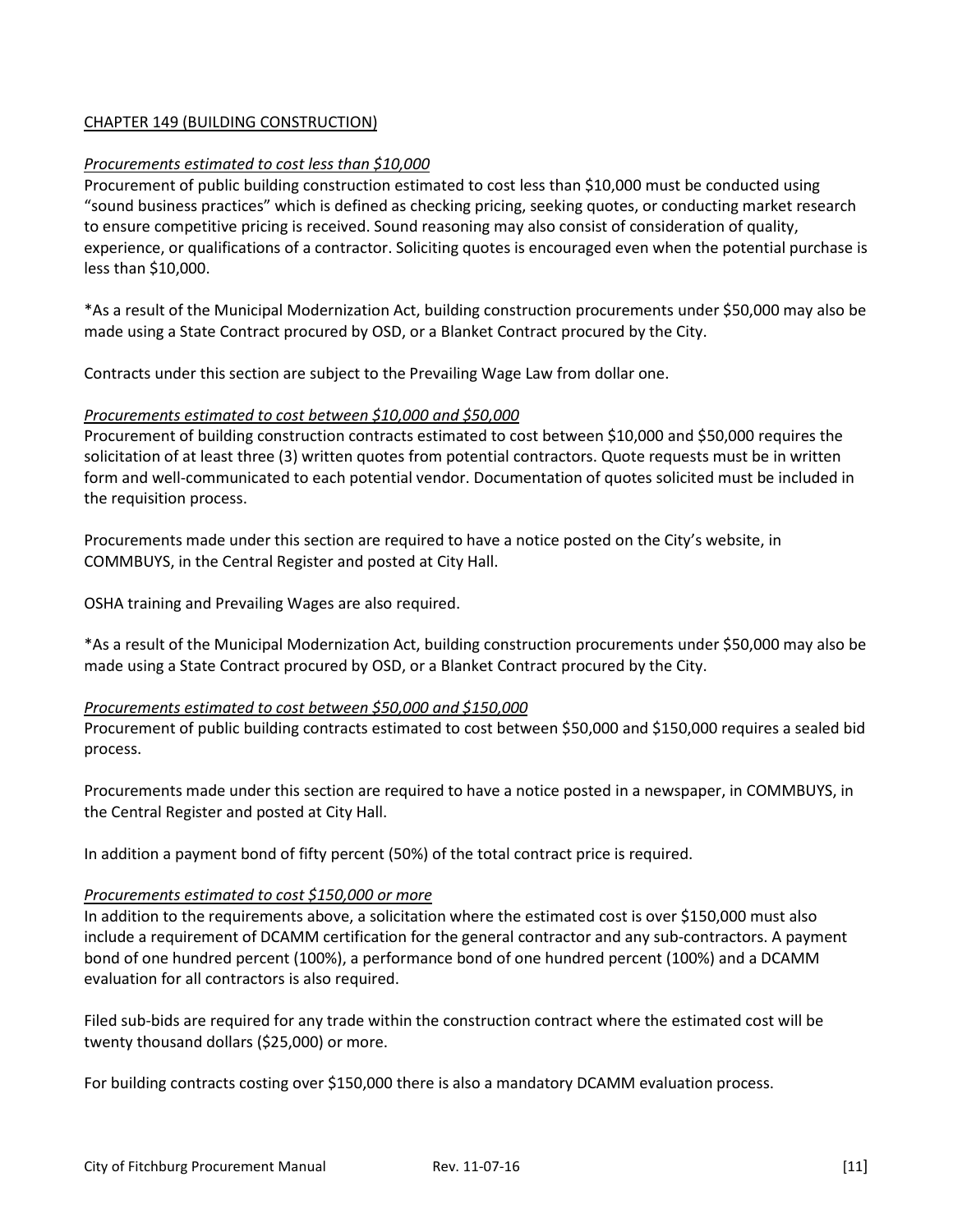## *Procurements estimated to cost \$10 million or more*

In addition to the requirements above, a solicitation where the estimated cost is over \$10 million must also include a prequalification procedure for both general contractors and sub-bidders. This process is required before the actual bidding process can take place; the bidding process is then restricted to only those who have been approved in the prequalification process.

*\*COMMBUYS* – As a result of the Municipal Modernization Act, the Commonwealth's Operation Services Division (OSD) procures and awards a number of statewide contracts that are available to municipalities for construction projects under \$50,000. Departments who wish to procure an item or services from an OSD contract may request to be identified as a user on COMMBUYS, OSD's purchasing portal. Once approved, the COMMBUYS user will have full access to all COMMBUYS contracts and will have the ability to purchase directly through the COMMBUYS portal.

COMMBUYS users will be expected to read the Contract User Guide for the purchase they are attempting to make, and shall comply with all terms of use for said contract. Remember that not all contractors listed on COMMBUYS are included on a State Contract. All purchases in COMMBUYS will be subject to confirmation by the CPO prior to approval in the City's MUNIS system.

Go to [www.commbuys.com](http://www.commbuys.com/) to access contract information, training resources, and buyer information.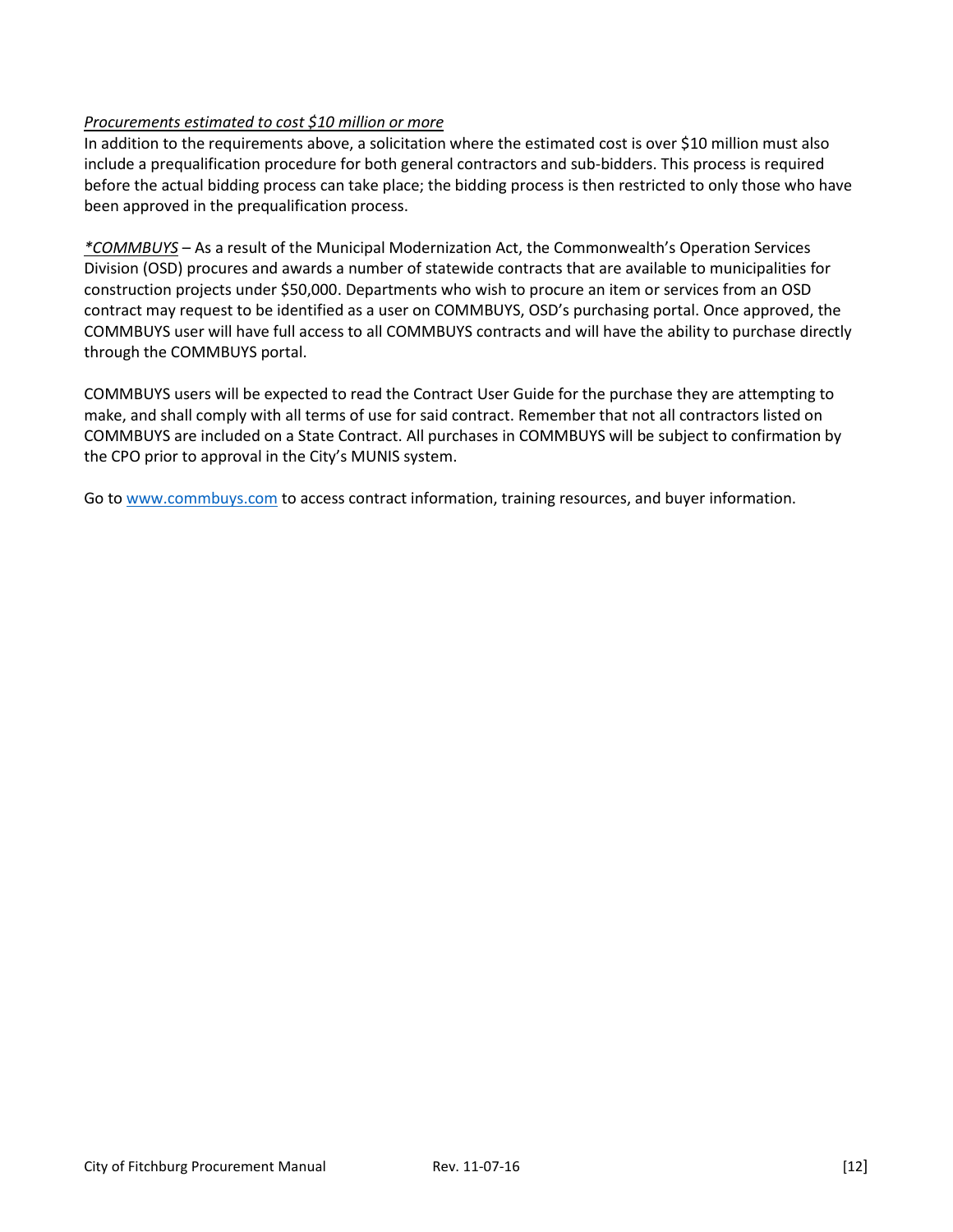# CHAPTER 30, §39M (PUBLIC WORKS CONSTRUCTION)

#### *Procurements estimated to cost less than \$10,000*

Procurement of public works construction estimated to cost less than \$10,000 must be conducted using "sound business practices" which is defined as checking price lists, seeking quotes, or conducting market research to ensure competitive pricing is received. Sound reasoning may also consist of consideration of quality, experience, or qualifications of a contractor. Soliciting quotes is encouraged even when the potential purchase is less than \$10,000.

Contracts under this section are subject to the Prevailing Wage Law from dollar one.

#### *Procurements estimated to cost between \$10,000 and \$50,000*

Procurement of public works construction contracts estimated to cost between \$10,000 and \$50,000 requires the solicitation of at least three (3) written quotes from potential contractors. Quote requests must be in written form and well-communicated to each potential vendor. Documentation of quotes solicited must be included in the requisition process.

Procurements made under this section are required to have a notice posted on the City's website, in COMMBUYS, in the Central Register and posted at City Hall.

OSHA training and Prevailing Wages are also required.

\*As a result of the Municipal Modernization Act, building construction procurements under \$50,000 may also be made using a State Contract procured by OSD, or a Blanket Contract procured by the City.

#### *Procurements estimated to cost more than \$50,000*

Procurement of public building contracts estimated to cost more than \$50,000 requires a sealed bid process.

Procurements made under this section are required to have a notice posted in a newspaper, in COMMBUYS, in the Central Register and posted at City Hall.

In addition a payment bond of fifty percent (50%) of the total contract price is required.

#### *MASSDOT Prequalification*

Although there is no prequalification process under c.30 §39m, prequalification of bidders by MASSDOT is required for contracts of \$50,000 or more if the City is to receive c.90 funding.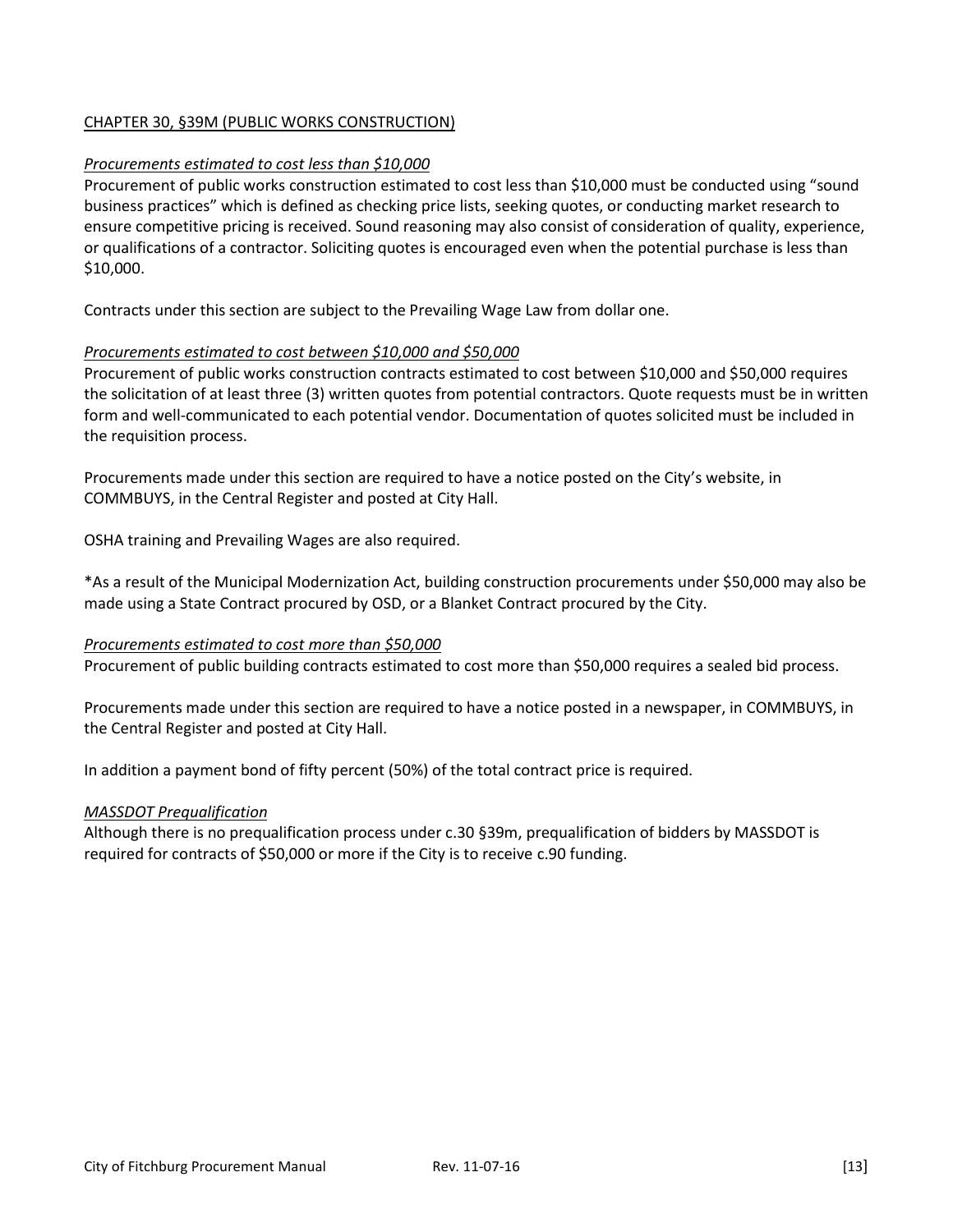# **RESPONSIBILITY FOR SOLICITATIONS AND CONTRACTS**

For all competitive procurements (quotations, bids, proposals), the Chief Procurement Officer and the initiating Department will work cooperatively to prepare the formal solicitation. The following section describes the procedures used by the Procurement Team, and the responsibilities of the initiating Department with respect to preparing, issuing, receiving, awarding and administering the solicitation and subsequent contract.

It should be noted that all contract management functions are the responsibility of the initiating department(s), including issuing a notice to proceed, receipt and review of certified payroll reports, coordination of change orders, closeout and payment procedures, and subsequent contract evaluations.

## DEPARTMENT RESPONSIBILITIES

#### *Product Description (for Goods)*

For supplies, the Department should provide sufficient detail for vendors to provide what is requested. Details could include things like size, capacity, dimensions, weight, performance rating, type of guarantee/warranty. Keep in mind that if your description is vague or incomplete, the item you receive may not be the quality or value you expect.

#### *Scope of Services (for Services)*

The Department should provide a scope which includes a detailed description of the service or task to be performed. Details should include what the work entails, what talents or qualifications are required of the person(s) doing the work, and what is needed to accomplish the work. (An example would be: person to mow the lawn using a riding mower at a consistent cutting height of 2.5 inches.)

#### *Scope of Services (for Construction)*

Typically, construction projects are complex and require intricate details that can only be provided from an architect or engineer. Often, drawings are necessary to accompany the specifications in order for the contractor to be clear on the work to be performed.

The Department must provide, for both vertical and horizontal construction, a highly detailed description of the construction project. Not only should the scope include the specific materials and standards required, it should include the qualifications required of the contractor. Qualification requirements should indicate how many years' experience the contracting firm should have, what types of projects the contractor should have worked on to make them qualified to perform the work, and any certifications or licenses that should be retained either by the firm or individuals performing the work.

## *Request for Proposal Justification (available for 30B contracts only)*

If the Department feels that a Request for Proposal (RFP) best suits their needs, rather than an Invitation for Bid (IFB), the Department will provide the CPO with written documentation describing the specific reasons why an RFP process is more beneficial than and IFB process.

## *Contract schedule*

Requestor should provide a basic timeline of need and/or implementation. Where applicable, the desired length of contract should be provided as well. If there are any other terms and conditions not included in the City's basic terms, the requestor should also provide those terms and conditions.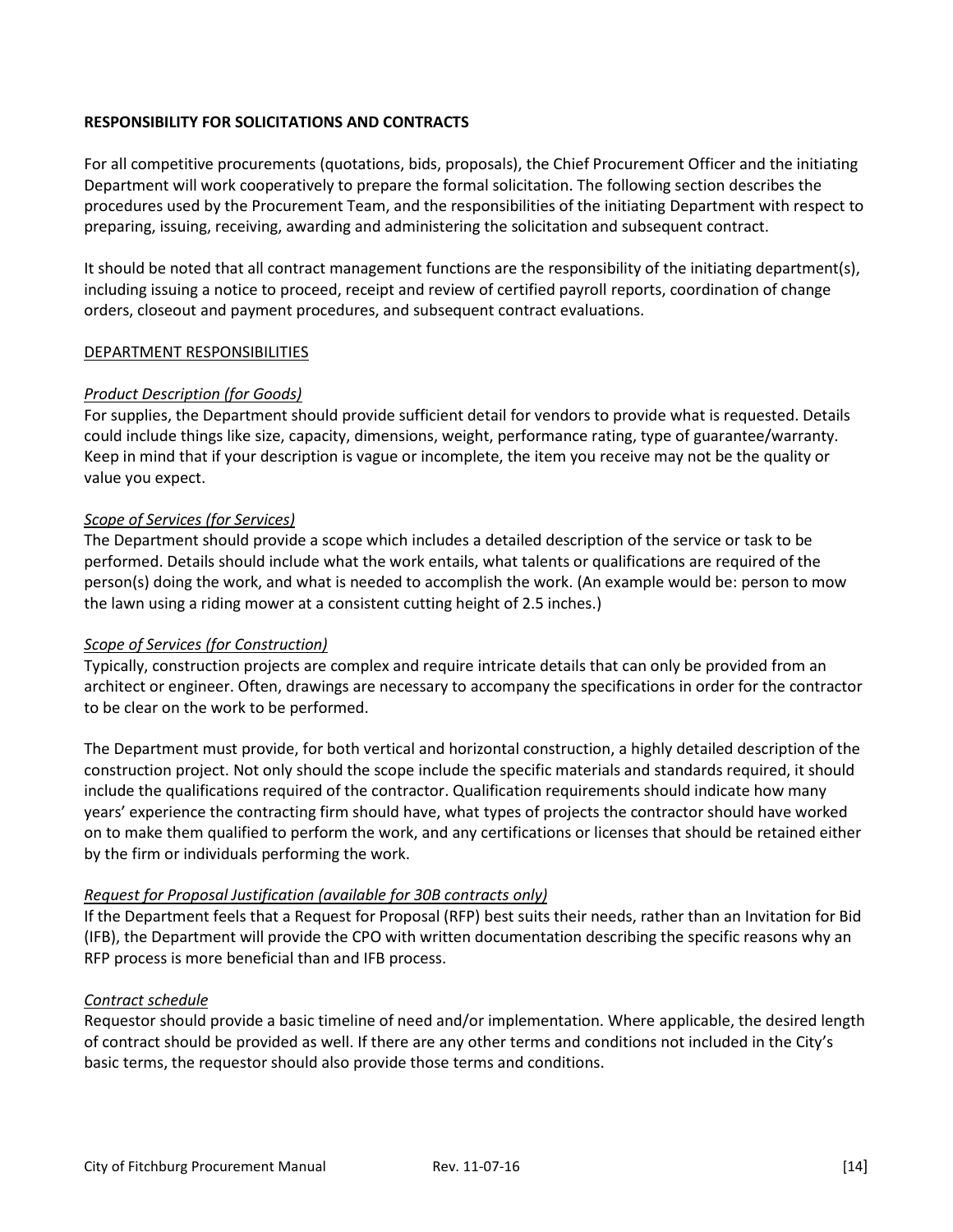For any contract which may go beyond an initial three (3) year period, the requesting department shall petition the City Council for a longer-term contract.

#### *Estimated Value*

Since procurement laws are based upon dollar value thresholds, the Department will provide an estimate in order for the CPO to determine the appropriate procedure.

#### *Communication with Vendors or Contractors*

The requesting Department is encouraged to provide contact information for vendors/contractors who may be interested in the solicitation. The Procurement Office will reach out to these parties.

The CPO will communicate with the Department Head regarding questions or comments on the technical specifications. If necessary, an addendum will be prepared and issued to anyone who has registered to receive the solicitation. Please note: all questions, concerns and comments on the solicitation must be submitted to the CPO in writing. Departments must instruct all parties to communicate only with the Procurement Office.

#### *Receipt of Quotations, Bids, Proposals*

Unless permission is otherwise granted prior to solicitation, all quotations, bids and proposals are to be sent to/collected at the address of the Chief Procurement Officer and will be opened in the Procurement Office.

#### *Review and Recommendation for Award*

If the solicitation was an IFB, the Department Head will be responsible for reviewing the submitted bids and determining if the bidder is responsible. The Department Head should conduct reference checks and whatever reasonable research may be conducted to determine the bidder's reputation and ability to meet the requirements of the contract.

If the solicitation was an RFP, the Department Head will designate at least one member to be a part of the evaluation team, and will provide assistance to the CPO in choosing other members of the evaluation team.

## *Contract Management*

The Department Head is responsible for monitoring the progress and performance of any contract for which they are the signatory, including reviewing certified payrolls when connected to a Prevailing Wage project.

All amendments, change orders, or extensions should be initiated by the Department Head and will be approved by the CPO.

Department Heads are responsible for tracking the expiration dates of their contracts. The Department Head will notify the CPO at least 90 days in advance of a contract expiration in order to facilitate a new contract, if necessary.

Department Heads are responsible for providing a copy of any performance review to the Procurement Office, wherever such a review is required by DCAMM.

Department Heads are also responsible for receiving and reviewing certified payroll reports for all projects that are subject to Prevailing Wage Laws. Department Heads should maintain a file for each project which contains the certified payrolls, which is retained for seven (7) years following the completion date of the project. Note: invoices should not be paid until certified payroll is received from the contractor.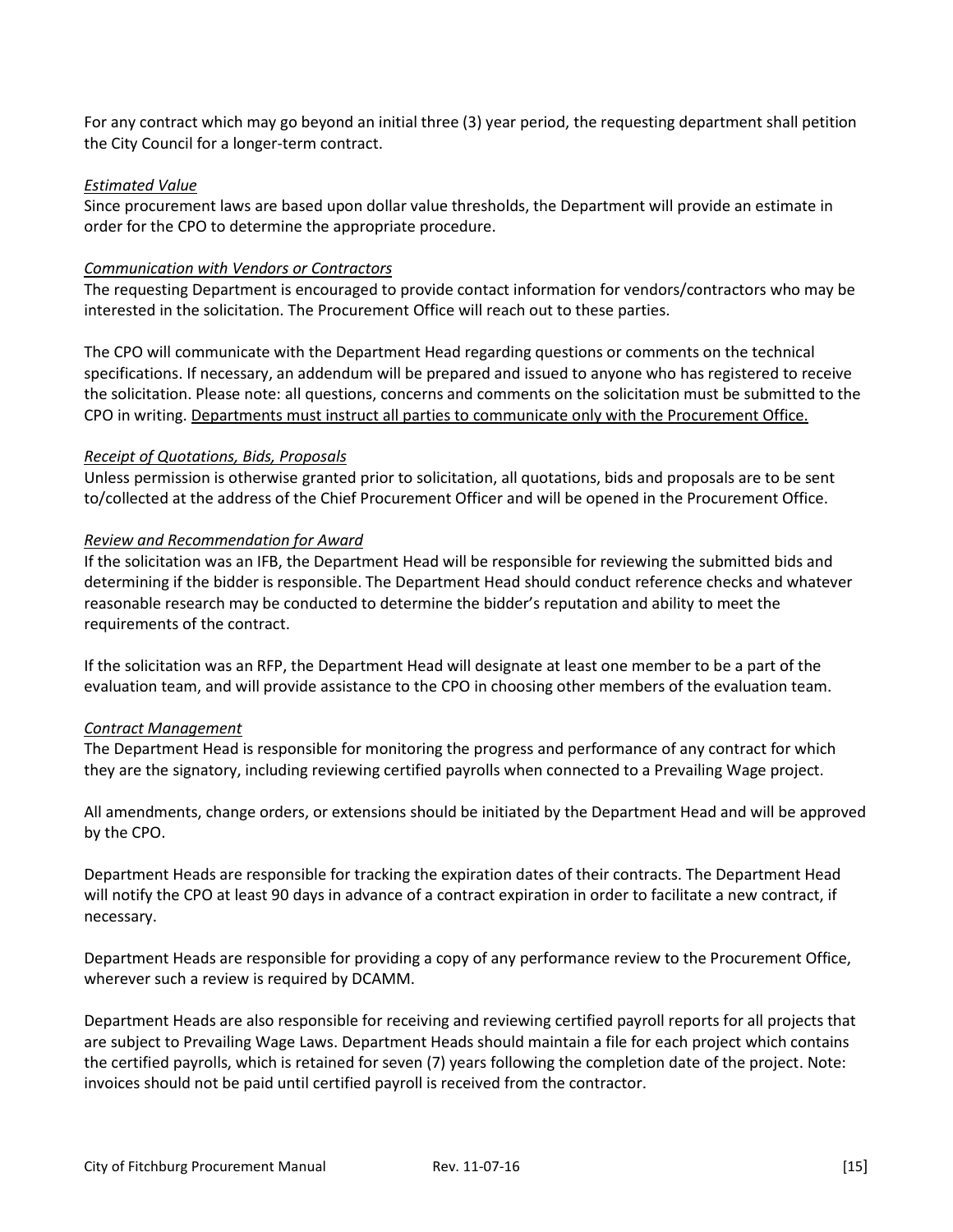## PROCUREMENT TEAM RESPONSIBILITIES

#### *Issuing the Solicitation*

The Chief Procurement Officer will utilize all the information provided by the Department and prepare a complete solicitation document which is in compliance with the applicable Massachusetts General Law. If any additional information is needed from the Department, the CPO will request said information and incorporate into the solicitation.

The Procurement Team will be in constant communication with the requesting Department. Once a due date is established for the solicitation, the Department will receive a confirmation email including the due date and time, and location of the bid opening.

For construction contracts, the CPO will work with the Department to establish a date and time for any prebid meeting or walk-through, and will provide guidelines for the prebid activity.

For all solicitations that include labor, the Procurement Office will request and provide a Prevailing Wage rate sheet from the Massachusetts Department of Labor Standards (DLS) for the solicitation. This is a statutory requirement for contractors performing work on any public construction project, student transportation, some office and furniture moving, and public works transportation.

Should the Department, at any time, be in need of assistance with developing a scope or any other challenges when developing the solicitation, the Procurement Office will provide professional assistance to the best of their ability. If possible, the Procurement Office will assist the Department by researching specifications used in other municipalities or similar agencies, and will provide the sample documents to the Department.

The Chief Procurement Officer is responsible for ensuring that public notice is legally and properly made.

#### *Use of City Website for Procurement*

All procurements requiring a quotation process, IFB or RFP will be posted on the City website. Unless the solicitation documents are too complex or too large to make available through the website, potential vendors and/or contractors will be directed and required to download documents from the website.

#### *Distribution of Solicitation*

The Procurement Office is responsible for distribution of all solicitations over \$10,000. Should bid documents be provided from an architect/engineer/OPM, the documents will be provided to the Procurement Office who will distribute the correct number to appropriate Department Heads and project managers, as required.

The Procurement Office will maintain a record of all vendors/contractors who have registered to receive the solicitation, will maintain a record of bid plan fees received, and will be responsible for return of documents, bid deposits and plan fees.

All monies received and associated with any procurement shall be turned over to the Treasurer and deposited into the City's account, where they will be held until thirty (30) days following the award of a contract. No checks will be held under any circumstances.

The CPO will communicate with the Department Head regarding questions or comments on the technical specifications. If necessary, an addendum will be prepared and issued to anyone who has registered to receive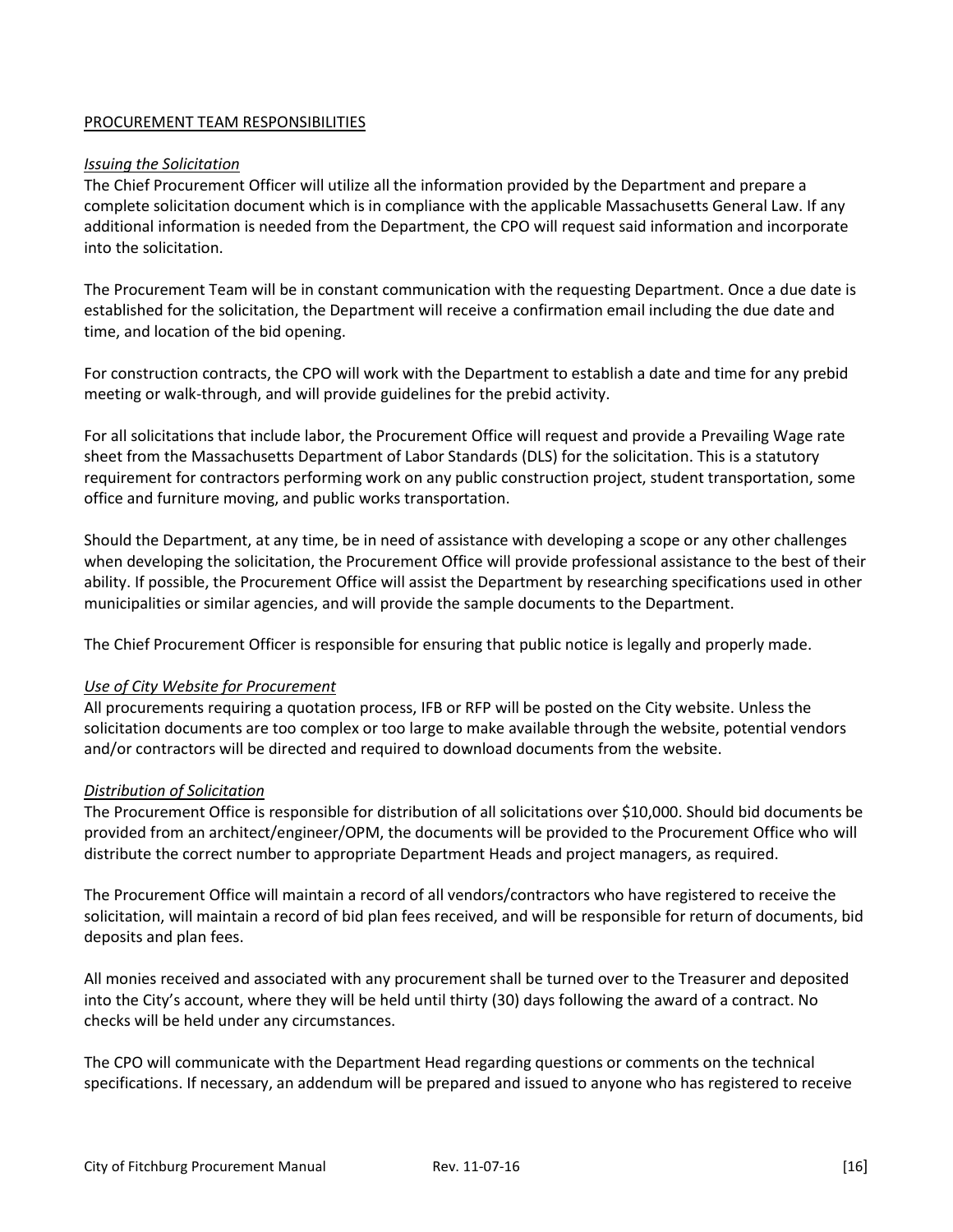the solicitation. Please note: all questions, concerns and comments on the solicitation must be submitted to the CPO in writing. Departments must instruct all parties to communicate only with the Procurement Office.

#### *Receiving and Evaluating Responses*

Unless permission is otherwise granted prior to solicitation, all quotations, bids and proposals are to be sent to/collected at the address of the Chief Procurement Officer and will be opened in the Procurement Office.

For an IFB, the CPO will receive all bids, and at the time of the bid opening will open, read aloud, and prepare a bid tabulation sheet with the results. The CPO will consider each bidder's responsiveness to the basic requirement. Immediately following CPO review, the Department Head will receive the bids for evaluation.

For an RFP, the CPO is authorized to create an evaluation committee that has the expertise and ability to evaluate, rank, and recommend an award. The CPO will receive all proposals, and at the time of opening will open and prepare a register of proposals. Price proposals will remain unopened at this time. The CPO will then provide the proposals to members of the evaluation committee, including the Department Head. Once the evaluation committee reaches a decision, the CPO will open the price proposals.

#### *Handling Late Responses*

A late bid or proposal is one that is delivered after the due date and time. If a bid or proposal is late, it must be rejected as non-responsive, and as such will be returned unopened to the person submitting the bid or proposal. Should a bid or proposal be received via USPS/UPS/FedEx or any other courier service, it shall be refused upon attempted delivery. If mailed, it shall be returned unopened.

Corrections or modifications to responses are also not accepted beyond the due date and time.

## *Deciding Tie Bids*

On the rare occasion of a tie bid, the City must use a tie-breaking method which is fair to all responders. It will be the policy of the CPO to direct the tie bidders to conduct a "second heat" whereas they will be asked to send an additional response with a new bid form on a date and time specific.

## *Awarding and Executing Contracts*

Once the vendor/contractor has been identified as eligible for a contract, the CPO will draft the contract. In the rare case that the vendor/contractor supplies a contract, the CPO will adapt that contract to the City's format prior to distribution for signatures. There will be five (5) original contracts. The first signature on any contract shall be the vendor/contractor's signature. The CPO will be responsible for corresponding with the vendor/contractor to obtain the appropriate signature. "Notice of Intent to Award" will accompany the contract.

A contract packet will be considered complete when returned from the vendor/contractor with all required documents, which may include insurance certificates, bonds, guarantee or warranty documents. If any component is missing, the CPO will notify the vendor/contractor.

Routing of the contract shall be the responsibility of the Procurement Office. After each signatory, all five (5) copies of the contract shall be returned to the Procurement Office and not sent to the next signatory.

The contract will travel the following track: 1) Chief Procurement Officer; 2) Department Head; 3) City Solicitor; 4) City Auditor; 5) Mayor.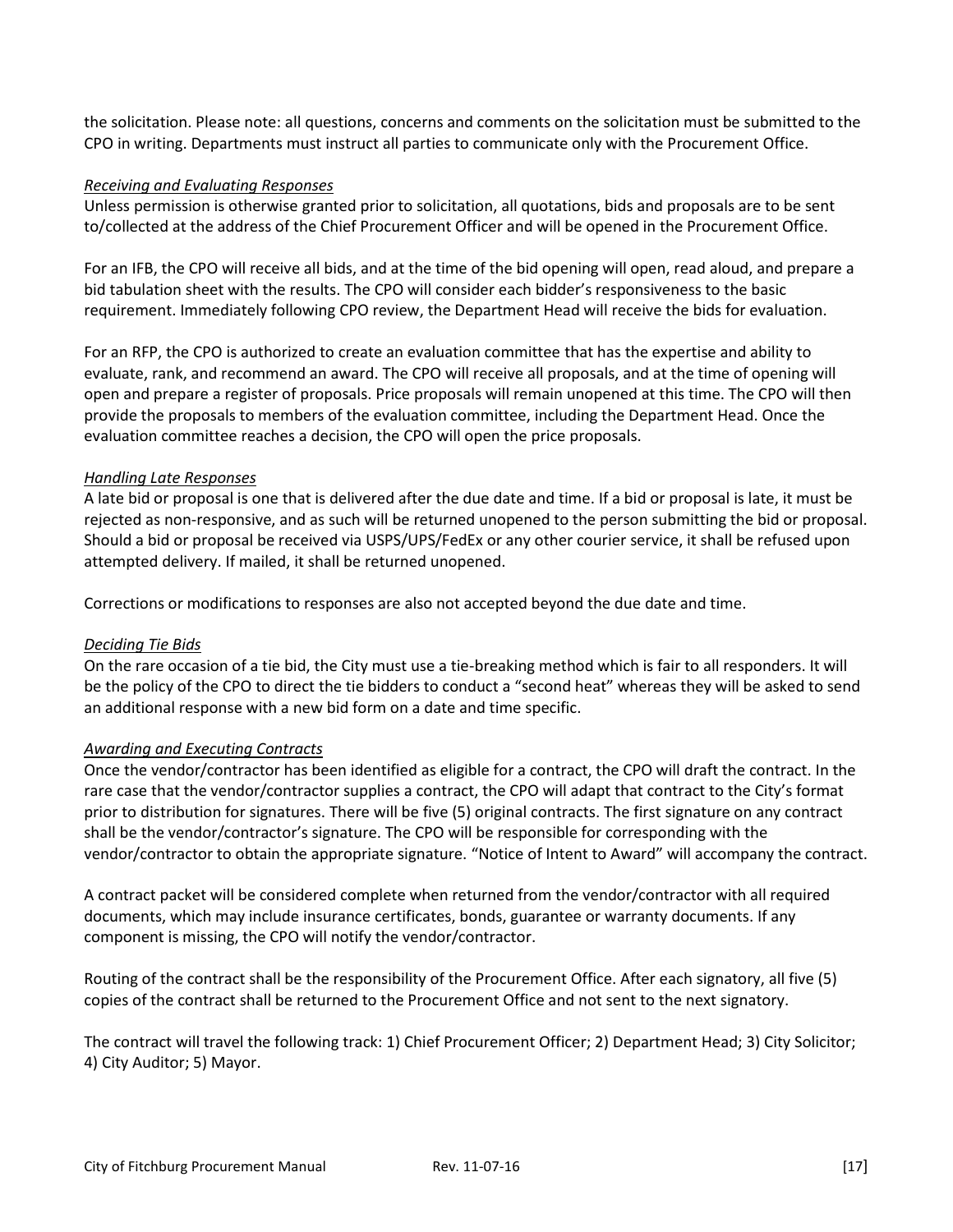Upon receiving the Mayor's signature, the contract is considered fully executed and ready for distribution. One fully executed copy is returned to the vendor/contractor, accompanied by a "Notice to Proceed." One contract will be retained by the Procurement Office; one is provided to the Department Head; one with the City Solicitor; and one with the City Clerk. An electronic copy will be provided to the City Auditor and City Solicitor. The contract will be posted on the City's public drive under "Procurement" in the folder labeled "Executed Contracts."

Once the contract is executed, the CPO will convert the existing Purchase Requisition in MUNIS to a Purchase Order. If there are any changes to the contract amount, the CPO will correct that amount. The Purchase Order will be assigned the same number as was given to the contract, for simplified management purposes.

#### *Notice to Proceed*

The contracting Department is responsible for issuing the "Notice to Proceed" once the contract is executed. A template is available on the City's public drive under "Procurement" in the folder "Contract Management."

### *Contract Database*

The Procurement Office will maintain a record of current contracts and shall make that record available on the City's public drive under "Procurement" in the folder "Contract Management."

#### *Contract Management*

The City should not be forced to continually award bids to a problem vendor or contractor. The Procurement Office will keep a central record of any problems, quality issues, complaints, performance issues or other items that may be used to disqualify a vendor or contractor in the future.

The Procurement Office will maintain a central file of certified payroll reports in conjunction with all labor inclusive projects performed in the City, in case of audit.

The Procurement Office will also keep a central record of performance reports where they are required by law.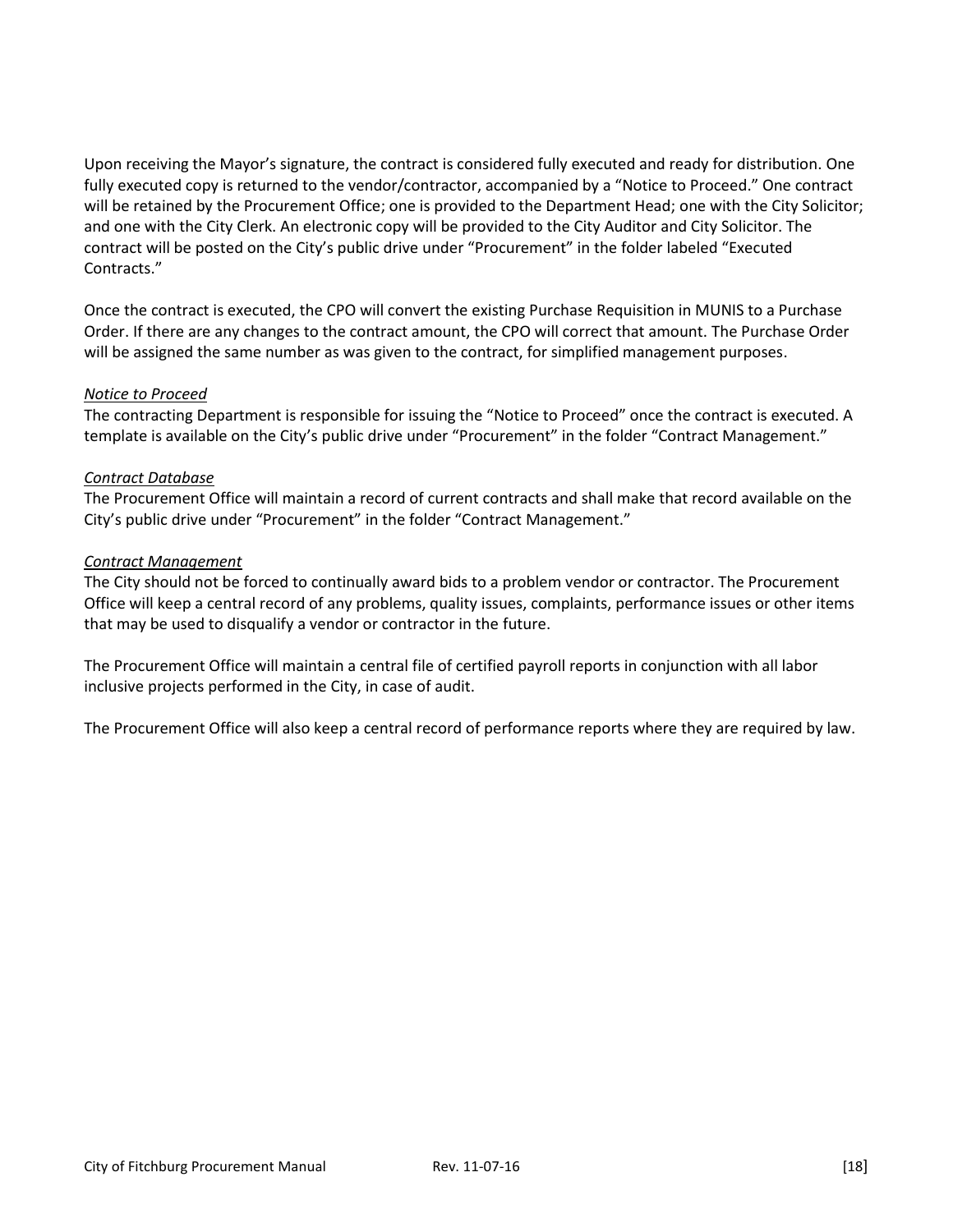### **PROCUREMENT PROCESS**

#### GUIDING PRINCIPLE

Every expenditure in excess of \$1000 shall require a requisition in the MUNIS system and the Department is responsible to initiate and release a requisition. The document "Purchasing Requisition Process" is available on the City's public drive under "Procurement" in the folder "Department Training Materials." All requisitions must meet the requirements listed in the "Purchasing Requisition Process" document which is a separate document.

The Department Head is accountable for the complete appropriation of funds at the time of requisition entry and the availability of funds accordingly.

No purchase, service, or work shall be furnished to any Department prior to issuance of a valid, signed Purchase Order. An invoice submitted to the City Auditor without a valid purchase order may be deemed unlawful and payment of the invoice refused.

All requisitions entered will follow the MUNIS Workflow module, and will follow a series of approval levels prior to conversion to a purchase order. The initial series of approvals will be dictated by the Department Head, who will have the authority to grant access to requisition initiators (clerical staff) and decide the preliminary approvers. Approvals beyond the Department Head will be dictated by the CPO and Executive Office, in observance of accepted practices.

The routine procurement process for requisition to purchase order is described in the section below, as well as practices for other procurement situations.

#### PURCHASES LESS THAN \$1000

For individual, one-time purchases under \$1000, no requisition is necessary and the invoice may be paid directly through the Office of the City Auditor without approval of the CPO.

Note: Incidental purchases are not meant to circumvent the procurement process. The CPO and City Auditor's Office will routinely monitor incidental purchases for compliance with the intent of this section.

#### PURCHASES BETWEEN \$1000 and \$10,000

For items that do not require quotes, bids, or proposals, the requisition will follow the approval workflow via MUNIS. After the final workflow approver, the requisition will be delivered to the CPO who will convert the requisition to a Purchase Order (assuming all components are in order).

#### PROCUREMENTS \$10,000 AND OVER

For items that require a quote, bid, or proposal, the requisition will follow the approval workflow via MUNIS. After the final workflow approver, the requisition will be placed in a "HOLD" status in MUNIS by the CPO, until such time that the associated procurement is complete and a contract is executed.

# **CHANGE ORDERS, AMENDMENTS AND EXTENTIONS**

#### SUPPLY AND SERVICE CONTRACTS

Chapter 30B allows for an increase in the quantity of a supply or service, as long as the increase does not exceed twenty-five percent (25%) of the total contract price. Unit prices cannot be higher than the original unit prices. A contract amendment must be signed by the original signatories.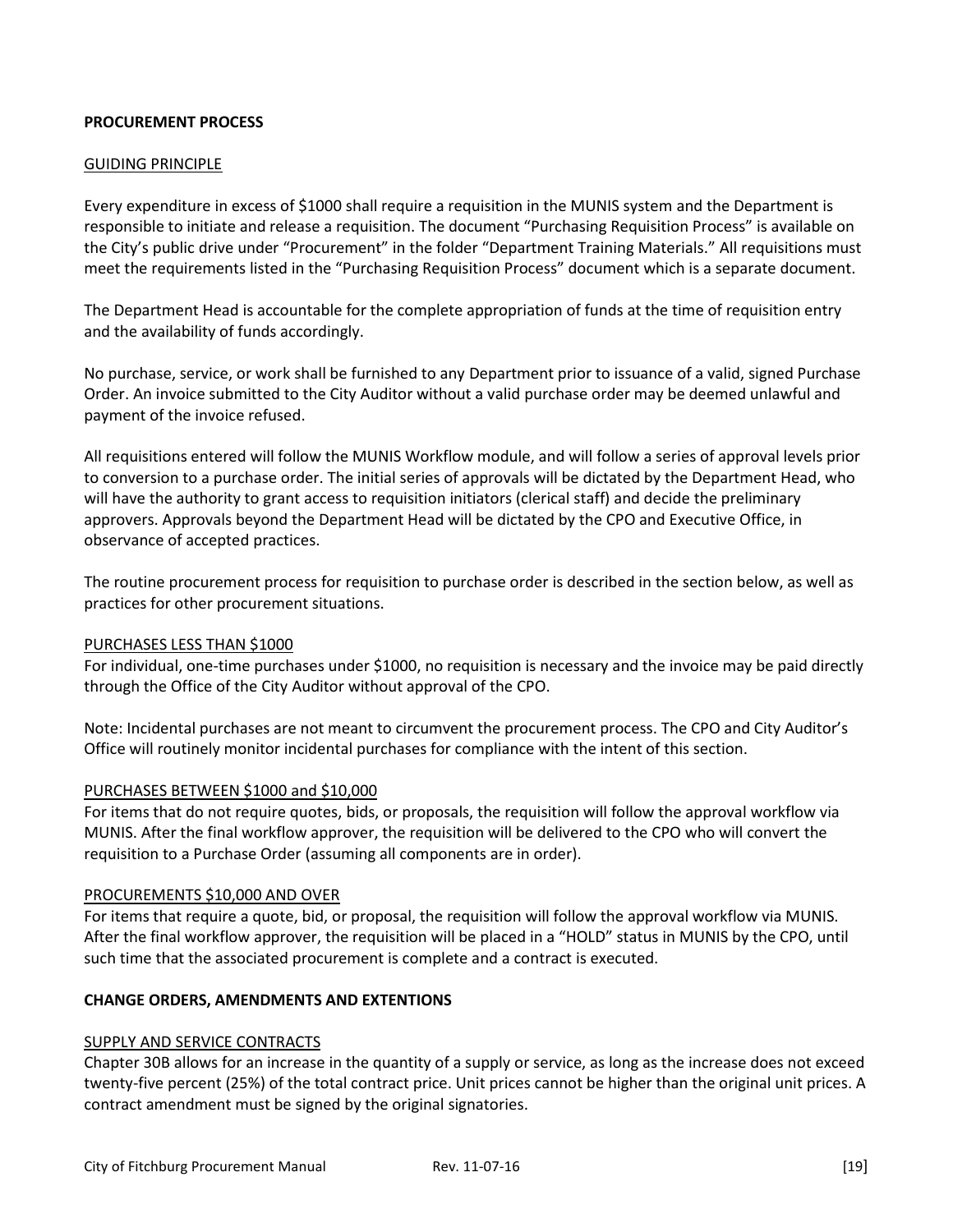Contracts for the purchase of heating oil, gasoline, fuel oil, road sand and salt are not subject to the percentage limit but must meet all other requirements stated above.

#### CONSTRUCTION CONTRACTS

There is no statutory limit on change orders for construction projects; however, recent case law suggests that change orders should not exceed thirty percent (30%) of the original contract.

The contractor suggesting the change order shall supply the Department Head with a written explanation of the need for a change, including a detailed cost breakdown of the proposed change.

It is the responsibility of the Department Head to ensure that the change order is, in fact, necessary for completion of the project and that the additional work proposed was not included in the existing specifications and contract. The Department Head should also determine if the requested change is accurate and has value to the overall project.

#### ON-CALL CONTRACTS

In order to make most efficient use of the existing on-call contracts in place for the City, any task which will cost less than \$1000 may be made by the Department without a change order.

For tasks between \$1000 and \$10,000, the Department may accomplish the work by submitting a requisition in MUNIS, prior to commencement of work, which will be approved by the CPO.

For tasks which will cost in excess of \$10,000, the Department Head shall request a change order to the contract from the CPO indicating the work to be performed and the estimated cost of the work. Concurrently, the Department shall initiate a requisition in MUNIS, which may be converted to a Purchase Order when the change order is executed. The CPO will initiate and execute signatures for the change order.

#### AMENDMENTS

Should a contract amendment be necessary for any reason, the Department Head is responsible for notifying the CPO in writing of the need and reasons for the amendment. The CPO will prepare and execute the amendment, which will follow the same requirements as an original contract.

Should the contract amendment require additional funding, the Department Head is responsible for securing that funding prior to requesting the amendment.

Upon final execution of the amendment, the CPO will adjust the associated Purchase Order accordingly.

#### EXTENSIONS

A Department Head needing an extension on a contract should submit a written request to the CPO at least 30 days in advance of needing the extension. The CPO will verify the eligibility of the contract for being extended, pursuant to the terms of the existing contract and subject to the applicable General Law. If the extension is warranted, a "Notice of Extension" will be prepared and executed by the CPO.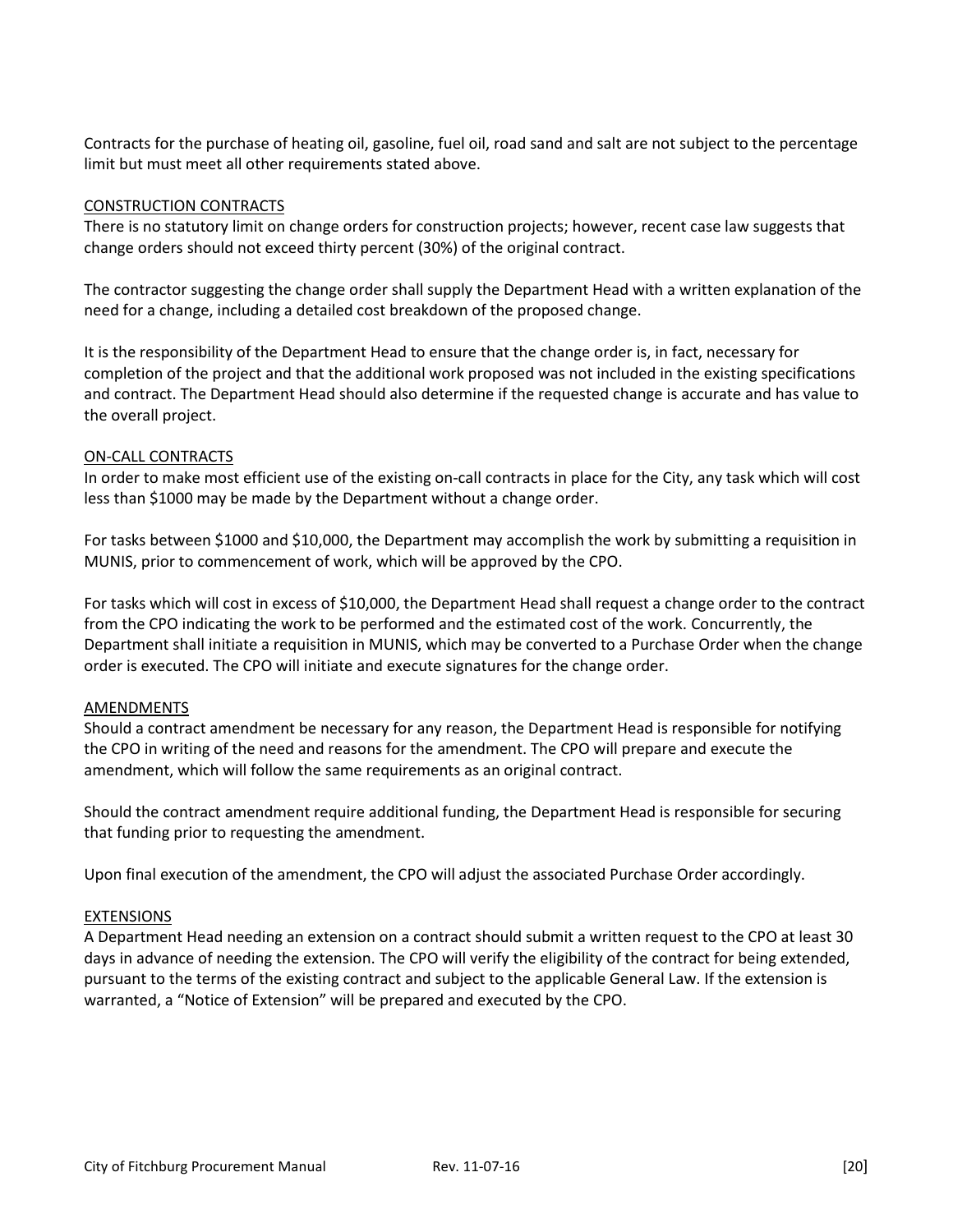#### **EMERGENCY PROCUREMENTS**

#### SUPPLIES AND SERVICES

The Chief Procurement Officer may approve an emergency procurement when the situation would "endanger the health or safety of the people or property." In an emergency situation, a procurement must comply with the law to the greatest extent possible while attending to the emergency.

Any Department Head having an emergency procurement must document the situation and submit in writing to the CPO within one business day of the event. The document must contain:

The basis for the emergency procurement The name(s) of the vendor/contractors used The dollar amount committed to the emergency List of supplies and/or services procured

#### BUILDING CONSTRUCTION

Prior approval of DCAMM is required on any emergency purchase under the provisions of MGL Chapter 149. The provision states that an emergency is to "preserve the health or safety of persons or property, or to alleviate an imminent security threat."

Any Department Head having an emergency procurement must document the situation and submit in writing to the CPO immediately in order for a DCAMM waiver to be submitted in a timely manner.

DCAMM approval may waive public notice or bidding requirements for the work necessary. If the nature of the emergency precludes prior approval, the City may contract for only the work that is absolutely necessary, and seek subsequent approval from DCAMM. Although formal bidding may be waived, the City should solicit more than one source if at all possible in the time constraint.

Emergency procurements are also subject to the Prevailing Wage Law; therefore the CPO will apply for prevailing wages as soon as notification of the emergency work is received.

Note: If DCAMM denies the City's request, work must stop immediately.

You may not artificially create an emergency simply by putting off normal maintenance and repair work. If you knew or should have known that a repair was warranted and you had time to correct it using normal bidding procedures, DCAMM will not allow you to justify the use of emergency procedures.

#### PUBLIC WORKS CONSTRUCTION

Under the provisions of MGL Chapter 30, 39M an emergency is defined as "extreme emergency caused by enemy attack, sabotage or other such hostile actions or resulting from an imminent security threat explosion, fire, flood, earthquake, hurricane, tornado or other such catastrophe."

Any Department Head having an emergency procurement must document the situation and submit in writing to the CPO within one business day of the event in order to create a permanent record of the actions taken.

Note: Only work absolutely necessary to temporarily repair and restore service, or to preserve the health and safety of persons or property is allowed to be performed without a procurement; however, no permanent reconstruction, alteration, remodeling or repair of any public work is allowed.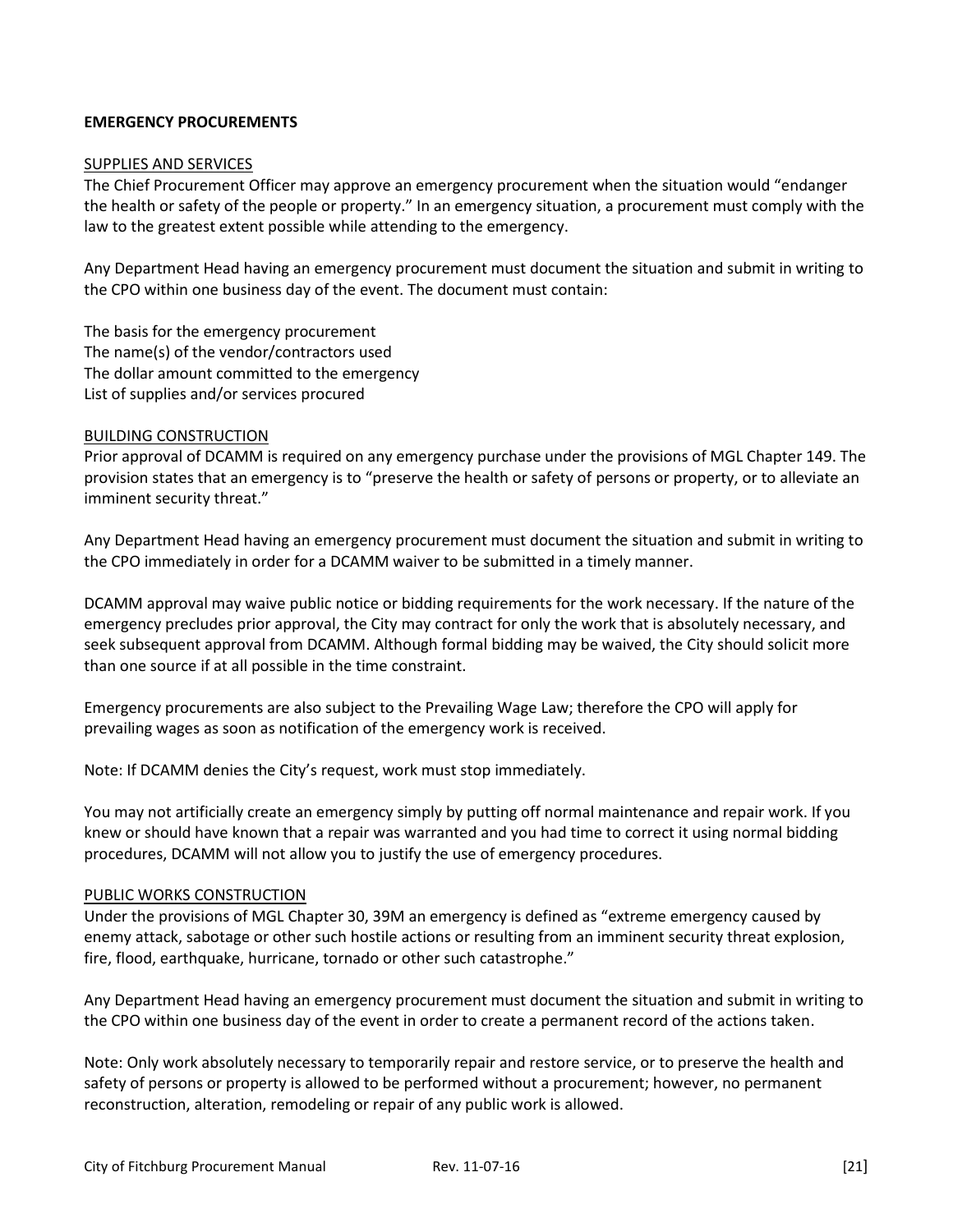#### **HOW TO USE THE CITY'S TAX EXEMPT STATUS**

The City is exempt from state taxes when procuring goods and services. Tax Exempt forms are found on the City's public drive under "Procurement" in the folder labeled "Tax Exempt Forms."

Please remember that the City's Tax Exempt status may not be used for personal purchases or reimbursable expenses that you pay for out of your own pocket.

#### **CREDIT CARD AND PROCUREMENT CARD (P-CARD) POLICY**

Use of credit cards to purchase items or services on behalf of the City, without prior encumbrance, is contrary to the purchase of procurement statutes and DOR regulations. Departments are not allowed to apply for, retain, or process credit card transactions. All credit cards shall be turned into the Procurement Office, who will determine the correct procedure for use or cancellation.

However, in light of the increase in online purchasing and the advantageous pricing available, the City is investigating a procurement card program to provide for the rapid acquisition of low dollar value items, and items available exclusively online. Procurement card transactions shall be made in accordance with established procurement rules and policies contained in a separate document.

#### **BID SPLITTING**

Splitting purchases over several days, weeks, or months is considered "bid-splitting" when the appearance is that this is being done to avoid meeting thresholds which require a more complex procurement. Certain unexpected small expenses sometimes make good business sense and are not problematic. However, to purposely purchase items over time and under the procurement thresholds is illegal.

#### **COORDINATION OF POLICIES AND PROCEDURES**

Should any policy or procedure contained herein not conform to prevailing laws, such policy or procedure shall be void.

All prevailing ordinances, policies, and procedures of the City of Fitchburg are incorporated herein without specific reference.

\*END OF MANUAL\*